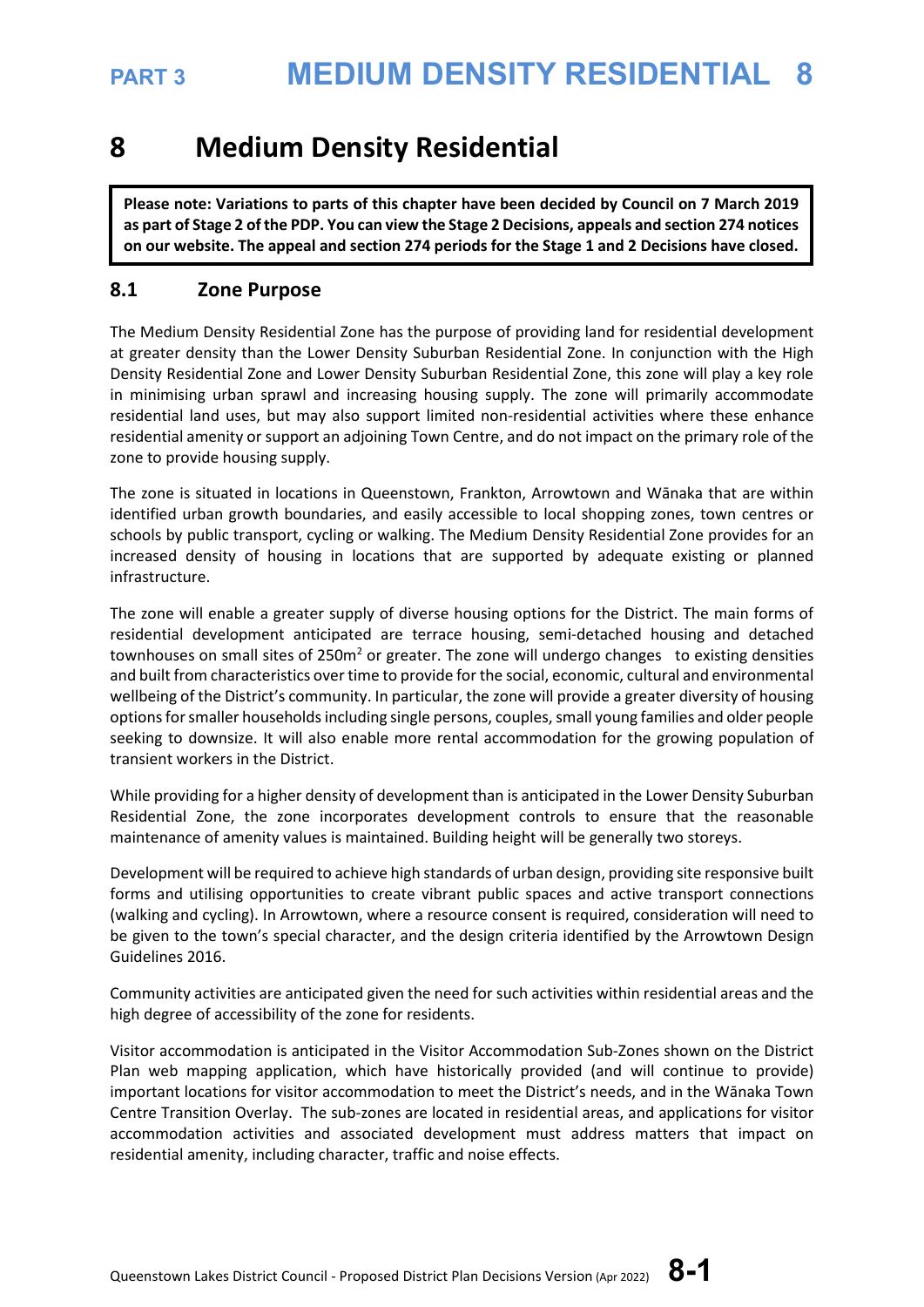Visitor accommodation located outside of the Visitor Accommodation Sub-Zones and the Wānaka Town Centre Transition Overlay is restricted, although residential visitor accommodation is provided for in proximity to the Wānaka town centre.

The commercial letting of residential properties as short-term accommodation for paying guests on a year-round or permanent basis is restricted, where it would result in a loss of residential character, cohesion and amenity values. Low intensity use of residential units, including residential flats, to accommodate paying guests is enabled, where the predominant residential character of the environment is retained and the residential values amenity of nearby residents are maintained.

Visitor accommodation is defined in the District Plan separately from accommodation activities involving paying guests occurring in residential units and residential flats, which are defined as Residential Visitor Accommodation and Homestay activities.

### **8.2 Objectives and Policies**

 $8.2.1$ **Objective - Medium density development occurs close to employment centres which encourage travel via non-vehicular modes of transport or via public transport.**

### **Policies**

- $8.2.1.1$ Provide opportunities for medium density housing close to town centres, local shopping zones, activity centres and public transport routes.
- $8.2.1.2$ Provide for compact development forms that encourage a diverse housing supply and contribute toward containing the outward spread of residential growth away from employment centres.
- 8.2.1.3 Enable increased densities where they are located within easy walking distance of employment centres and public transport routes, subject to environmental constraints including local topography, stability and waterways, that may justify a limitation in density or the extent of development.
- 8.2.1.4 Enable medium density development through a variety of different housing forms including terrace, semi- detached, duplex, townhouse, or small lot detached housing.
- $8.2.2$ **Objective - Development contributes to the creation of a new, high quality built character within the zone through quality urban design solutions which positively respond to the site, neighbourhood and wider context.**

### **Policies**

- $8.2.2.1$ Ensure buildings address streets and other adjacent public space with limited presentation of unarticulated blank walls or facades to the street(s) or public space(s).
- 8.2.2.2 Require visual connection with the street through the inclusion of windows, outdoor living areas, low profile fencing or landscaping.
- $8.2.2.3$ Ensure street frontages are not dominated by garaging through consideration of their width, design and proximity to the street boundary.
- 8.2.2.4 Ensure developments reduce visual dominance effects through variation in facades and materials, roof form, building separation and recessions or other techniques.

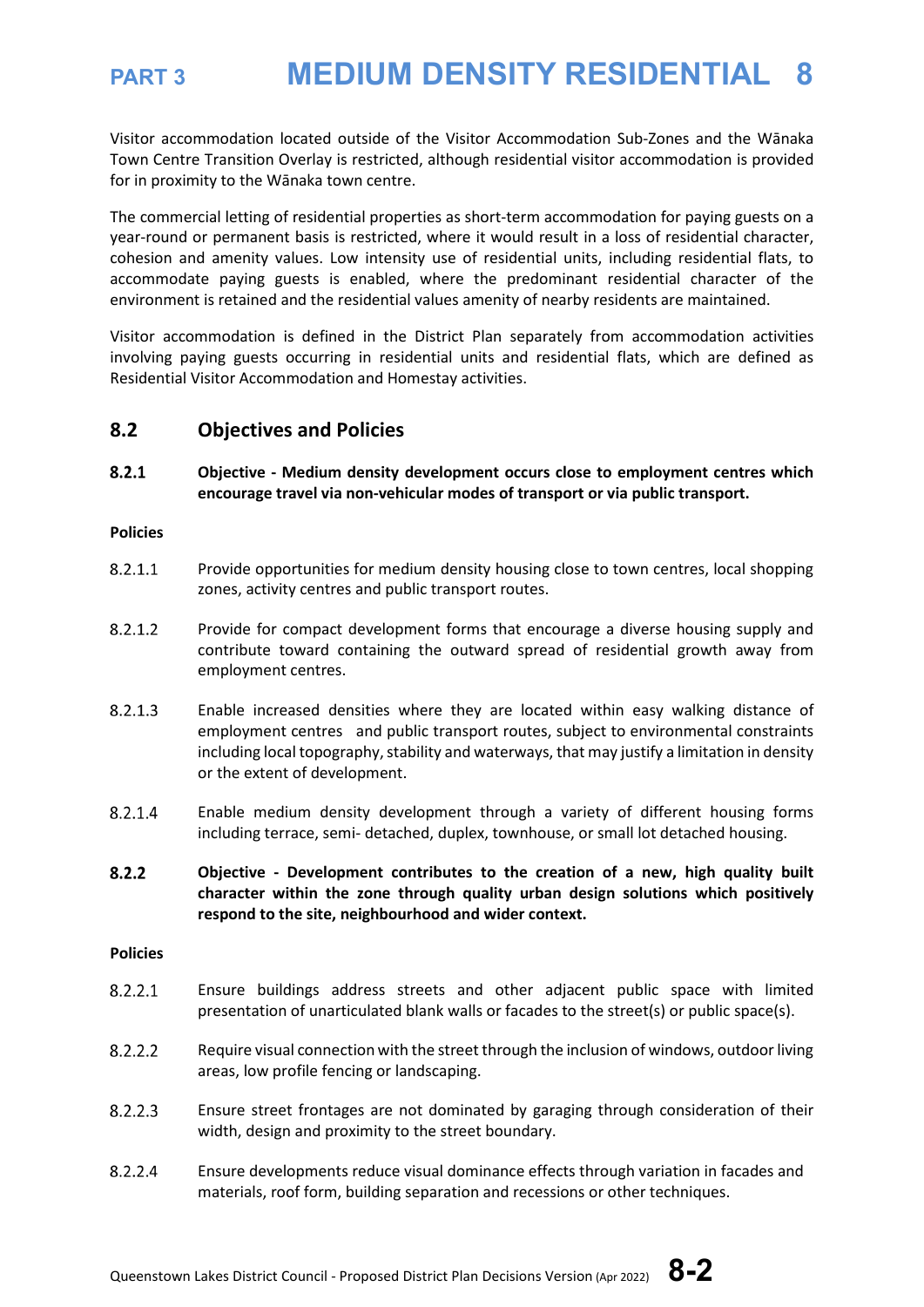- 8.2.2.5 Ensure landscaped areas are well designed and integrated into the design of developments, providing high amenity spaces for residents, and to soften the visual impact of development, with particular regard to any street frontage(s).
- 8.2.2.6 Require consideration of the relevant design elements identified in the Residential Zone Design Guide 2021.
- $8.2.3$ **Objective - Development provides high quality living environments for residents and provides reasonable maintenance of amenity values enjoyed on adjoining sites taking into account the changed future character intended within the zone.**

### **Policies**

- 8.2.3.1 Apply permitted activity and resource consent requirements based on recession plane, building height, setbacks and site coverage controls as the primary means of ensuring reasonable maintenance of neighbours' privacy and amenity values.
- $8.2.3.2$ Where a resource consent is required for new development, reasonably minimise the adverse effects of the new development on the amenity values enjoyed by occupants of adjoining sites, and have particular regard to the maintenance of privacy for occupants of the development site and neighbouring sites through the application of setbacks, offsetting of habitable room windows from one another, screening or other means.
- 8.2.3.3 Ensure development along the western side of Designation  $270<sup>1</sup>$  $270<sup>1</sup>$  $270<sup>1</sup>$  has the least possible impact on views from the formed walkway to the west toward Lake Wānaka and beyond, and generally limit development on land immediately adjoining the western side of Designation 270 to the permitted building height, recession plane, site coverage and setback limits (including between units) to achieve this.

### $8.2.4$ **Objective - In Arrowtown medium density development occurs in a manner compatible with the town's character.**

### **Policies**

- 8.2.4.1 Ensure development, including infill housing, community activities and commercial development is of a form that is compatible with the existing character of Arrowtown guided by the Arrowtown Design Guidelines 2016 with particular regard given to:
	- a. building design and form;
	- b. scale, layout and relationship of buildings to the street frontage(s);
	- c. materials and landscape response(s) including how landscaping softens the building mass relative to any street frontage(s).

<span id="page-2-0"></span><sup>1</sup> Running south from Aubrey Road, Wanaka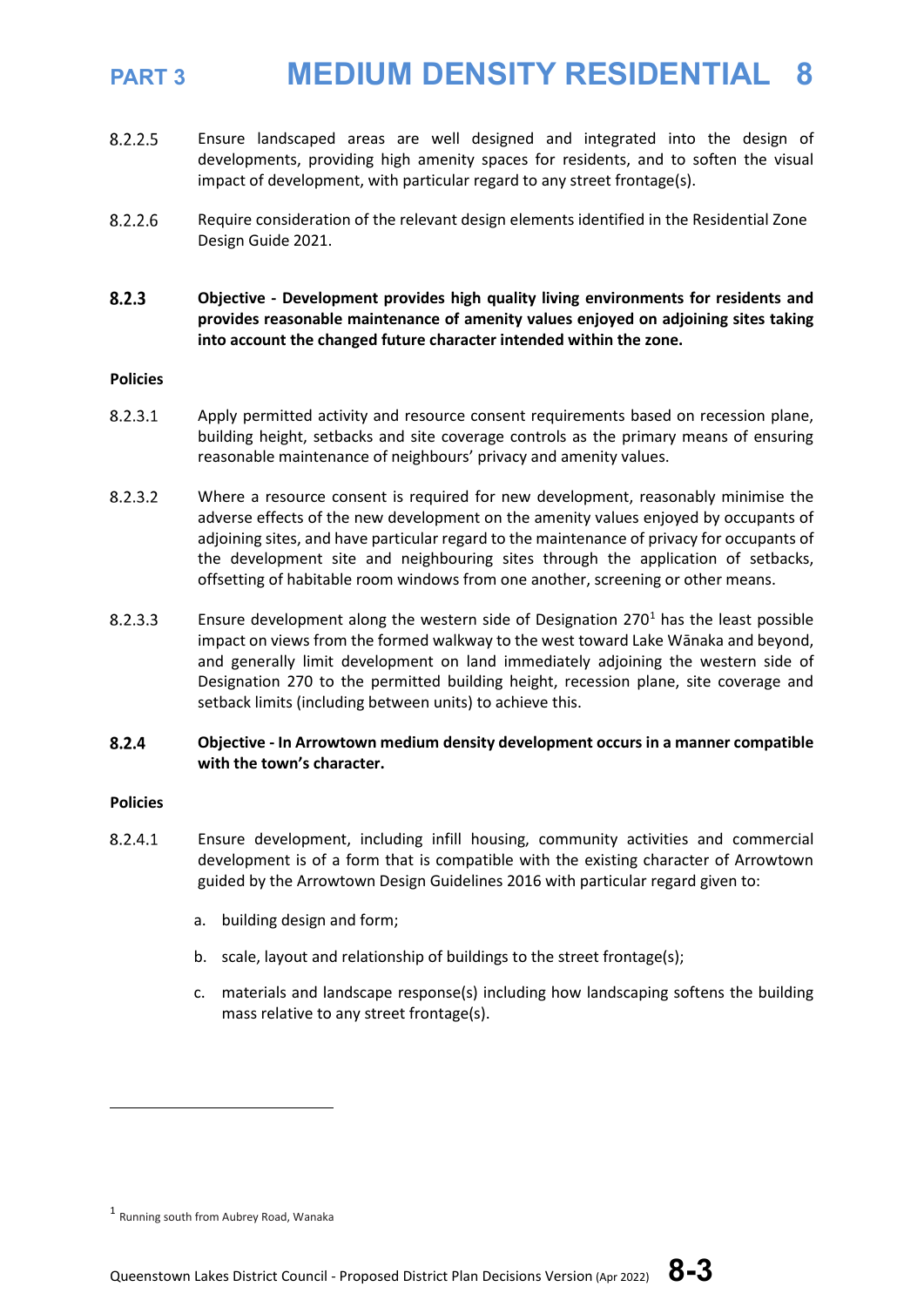8.2.4.2 Avoid flat roofed dwellings in Arrowtown.

### $8.2.5$ **Objective - Development efficiently utilises existing infrastructure and minimises impacts on infrastructure networks.**

### **Policies**

- 8.2.5.1 Ensure access and vehicle parking is located and designed to optimise safety and efficiency of the road network and minimise adverse effects on on-street vehicle parking.
- $8.2.5.2$ Ensure development is designed consistent with the capacity of existing infrastructure networks and where practicable incorporates low impact approaches to stormwater management and efficient use of potable water.
- 8.2.5.3 Integrate development with all transport networks and in particular, and where practicable, improve connections to public transport services and active transport networks (tracks, trails, walkways and cycleways).
- 8.2.6 **Objective - Community activities serving the needs of people within the zone locate within the zone on sites where adverse effects are compatible with residential amenity values.**

### **Policies**

- 8.2.6.1 Enable the establishment of community activities where adverse effects on residential amenity values including noise, traffic, lighting, glare and visual impact can be avoided or mitigated.
- 8.2.6.2 Ensure any community activities occur in areas which are capable of accommodating traffic, parking and servicing to a level which maintains residential amenity values.
- 8.2.6.3 Ensure any community activities are of a design, scale and appearance compatible with a residential context.

### $8.2.7$ **Objective - Commercial development is small scale and generates minimal adverse effects on residential amenity values.**

### **Policies**

- $8.2.7.1$ Provide for commercial activities, including home occupation activities, that directly serve the day-to-day needs of local residents, or enhance social connection and vibrancy of the residential environment, provided these do not undermine residential amenity values or the viability of any nearby Town Centre.
- 8.2.7.2 Ensure that any commercial development is of low scale and intensity, and does not undermine the local transport network or availability of on-street vehicle parking for noncommercial use.
- 8.2.7.3 Ensure that the noise effects from commercial activities are compatible with the surrounding environment and residential amenity values.
- 8.2.7.4 Ensure that commercial development is of a design, scale and appearance that is compatible with its surrounding residential context.

Queenstown Lakes District Council - Proposed District Plan Decisions Version (Apr 2022) **8-4**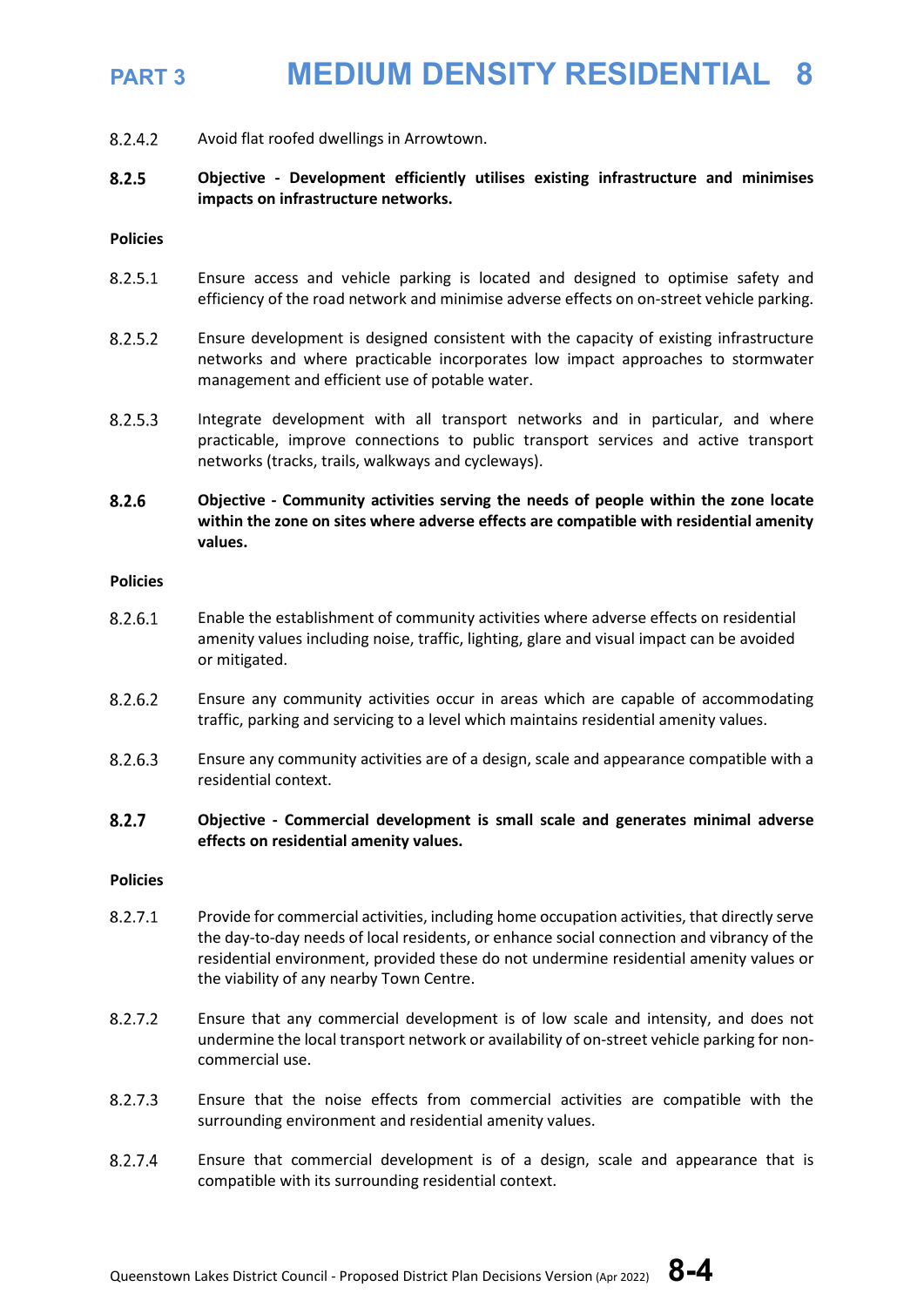8.2.8 **Objective - A high quality residential environment at Frankton North that is integrated with the surrounding roading network, pedestrian and cycle access, and appropriate servicing.**

### **Policies**

- 8.2.8.1 Ensure subdivision and development is undertaken in accordance with the Frankton North Structure Plan (Schedule 27.13.9) to promote integration and provision of access to and throughout Frankton North.
- 8.2.8.2 Encourage a low impact stormwater design that utilises on-site treatment and storage / dispersal approaches.
- 8.2.8.3 Avoid the impacts of stormwater discharges on the State Highway network.
- 8.2.8.4 Provide for safe transport connections that:
	- a. avoid any new access to the State Highway;
	- b. integrate with the pedestrian and cycle path as shown on the Frankton North Structure Plan (Schedule 27.13.9). and the road network and public transport routes on the southern side of State Highway 6; and
	- c. ensure that, where direct access to the primary road shown on the Frankton North Structure Plan (Schedule 27 .13.9) is not available, the standard and layout of Internal Road connections are of a form that accounts for long-term traffic demand without the need for subsequent retrofitting or upgrade.

Note: Attention is drawn to the need to consult with the New Zealand Transport Agency (NZTA) prior to determining an internal and external road network design under this policy.

Note: Attention is drawn to the need to obtain a Section 93 notice from the NZ Transport Agency for all subdivisions on adjoining State Highways which are declared Limited Access Roads. The NZ Transport Agency should be consulted and a request made for a notice under Section 93 of the Government Roading Powers Act 1989.

### 8.2.9 **Objective – Non-residential developments which support the role of the Town Centre and are compatible with the transition to residential activities are located within the Wānaka Town Centre Transition Overlay.**

### **Policies**

- 8.2.9.1 Enable non-residential activities to establish in a discrete area of residential-zoned land adjoining the Wānaka Town Centre, where these activities suitably integrate with and support the role of the Town Centre.
- 8.2.9.2 Require non-residential and mixed use activities to provide a quality built form which activates the street, minimises the visual dominance of parking and adds visual interest to the urban environment.
- 8.2.9.3 Ensure the amenity values of adjoining residential properties outside of the Wānaka Town Centre Transition Overlay are maintained through design and the application of setbacks.

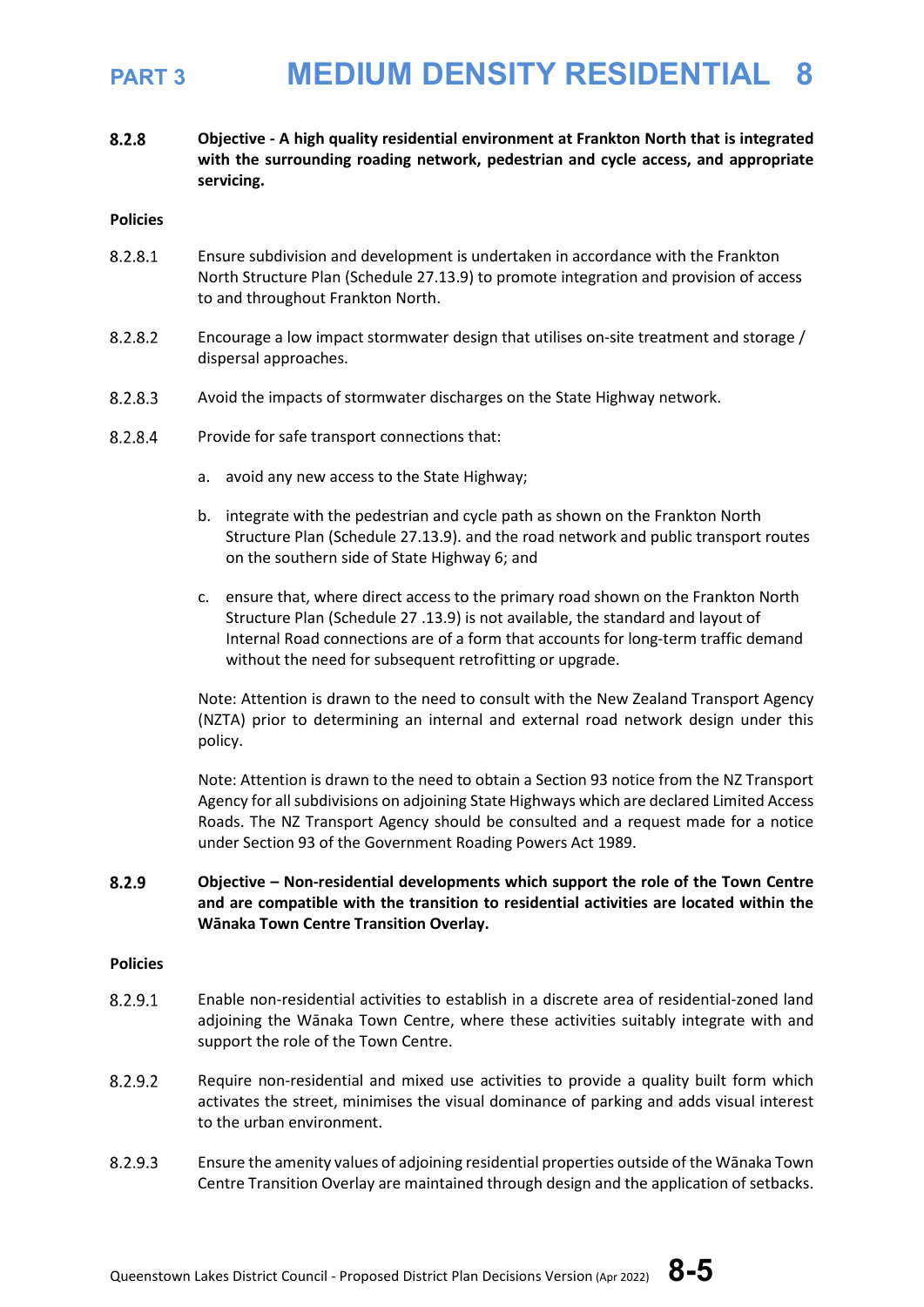### 8.2.10 **Objective – Manage the development of land within noise affected environments to ensure mitigation of noise and reverse sensitivity effects.**

### **Policies**

- 8.2.10.1 Require as necessary all new and altered buildings for Activities Sensitive to Road Noise located close to any State Highway to be designed to provide protection from sleep disturbance and to otherwise maintain reasonable amenity values for occupants.
- 8.2.10.2 Require all new and altered buildings containing an Activity Sensitive to Aircraft Noise (ASAN) located within the Queenstown Airport Air Noise Boundary or Outer Control Boundary to be designed and built to achieve an internal design sound level of 40 dB Ldn.

### 8.2.11 **Objective - Visitor accommodation, residential visitor accommodation and homestays are enabled at locations, and at a scale, intensity and frequency, that maintain the residential character and amenity values of the zone.**

- 8.2.11.1 Provide for visitor accommodation and residential visitor accommodation in the Visitor Accommodation Sub-Zones and the Wānaka Town Centre Transition Overlay Sub-Zones, and for residential visitor accommodation in proximity to the Wānaka town centre, that are appropriate for the medium density residential environment, ensuring that adverse effects on residential amenity values are avoided, remedied or mitigated.
- 8.2.11.2 Restrict the establishment of visitor accommodation in locations outside the Visitor Accommodation Sub-Zones and the Wānaka Town Centre Transition Overlay to ensure that the zone maintains a residential character.
- 8.2.11.3 Ensure that residential visitor accommodation and homestays are of a scale and character that are compatible with the surrounding residential context and maintain residential character and amenity values.
- 8.2.11.4 Manage the effects of residential visitor accommodation and homestays outside the Visitor Accommodation Sub-Zone by controlling the scale, intensity and frequency of use and those effects that differentiate them from residential activities.

### **8.3 Other Provisions and Rules**

### $8.3.1$ **District Wide**

Attention is drawn to the following District Wide chapters.

| 1 Introduction          | 2 Definitions                                             | 3 Strategic Direction               |
|-------------------------|-----------------------------------------------------------|-------------------------------------|
| 4 Urban Development     | 5 Tangata Whenua                                          | 6 Landscapes and Rural<br>Character |
| 25 Earthworks           | 26 Historic Heritage                                      | 27 Subdivision                      |
| 28 Natural Hazards      | 29 Transport                                              | 30 Energy and utilities             |
| 31 Signs                | 32 Protected Trees                                        | 33 Indigenous Vegetation            |
| 34 Wilding Exotic Trees | 35 Temporary Activities and<br><b>Relocated Buildings</b> | 36 Noise                            |

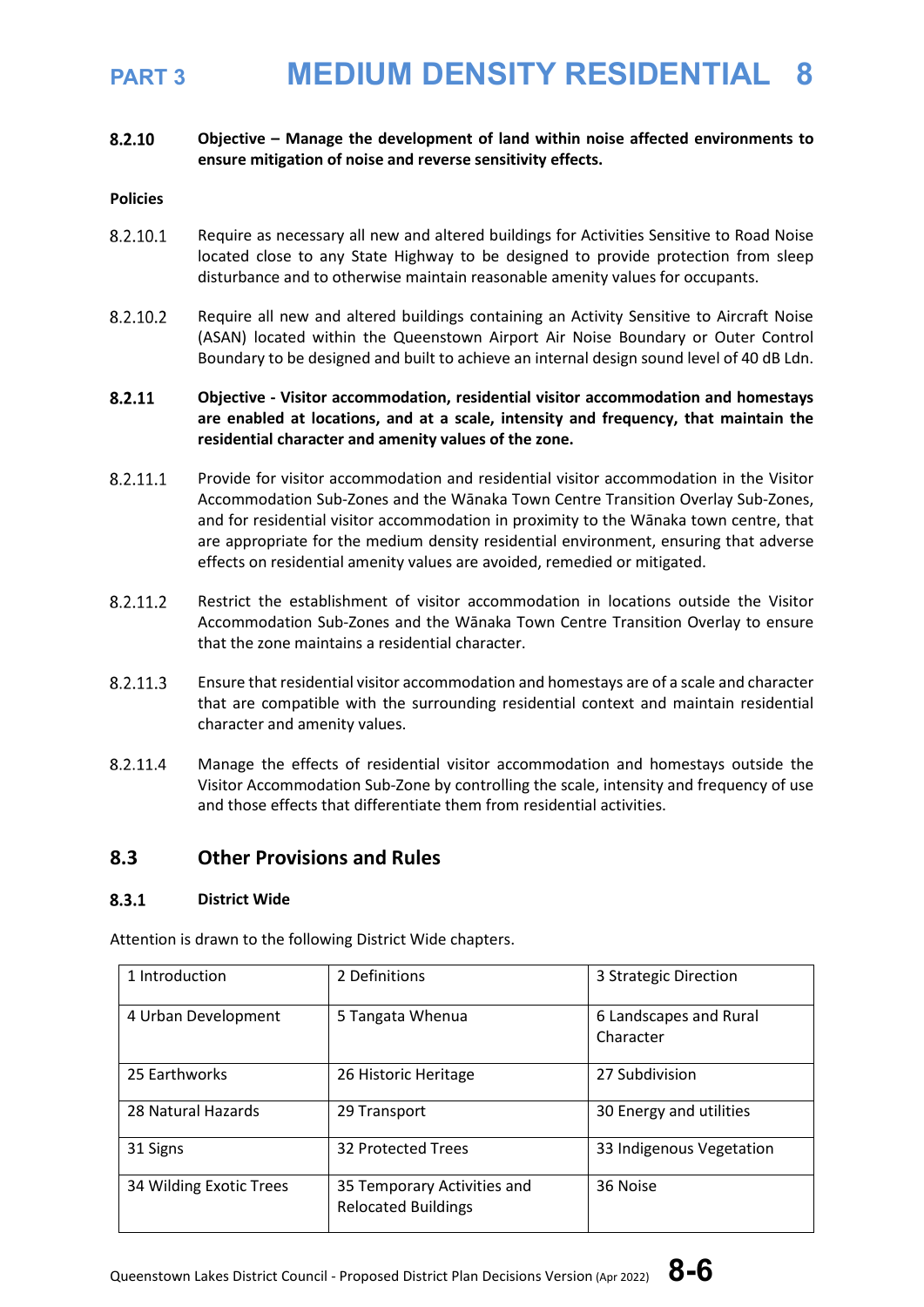

| 37 Designations | District Plan web mapping |  |
|-----------------|---------------------------|--|
|                 | application               |  |
|                 |                           |  |

### $8.3.2$ **Interpreting and Applying the Rules**

- $8.3.2.1$ A permitted activity must comply with all the rules listed in the Activity and Standards tables, and any relevant district wide rules, otherwise a resource consent will be required.
- Where an activity does not comply with a Standard listed in the Standards tables, the 8.3.2.2 activity status identified by the Non-Compliance Status column shall apply.
- 8.3.2.3 Where an activity breaches more than one Standard, the most restrictive status shall apply to the Activity.
- 8.3.2.4 Additional activities are provided for in the Wānaka Town Centre Transition Overlay and apply in addition to the other activities provided for throughout the zone. In the event of any inconsistency arising, the more specific Wānaka Town Centre Transitional Overlay rules shall prevail.
- 8.3.2.5 Proposals for development resulting in more than one (1) residential unit per site shall demonstrate that each residential unit is fully contained within the identified net area for each unit.
- 8.3.2.6 Each residential unit may include a single residential flat and any other accessory buildings.
- 8.3.2.7 References to Visitor Accommodation Sub-Zones in this Chapter only apply to the subzones within the Medium Density Residential Zone.
- 8.3.2.8 The status of any Plantation Forestry will be determined by the Resource Management (National Environmental Standards for Plantation Forestry) Regulations 2017.
- 8.3.2.9 The following abbreviations are used within this Chapter.

|           | Permitted                       | ∼         | Controlled    |
|-----------|---------------------------------|-----------|---------------|
| <b>RD</b> | <b>Restricted Discretionary</b> |           | Discretionary |
| <b>NC</b> | Non Complying                   | <b>PR</b> | Prohibited    |

- 8.3.2.9A Compliance with the New Zealand Electrical Code of Practice for Electrical Safe Distances ("NZECP34:2001") is mandatory under the Electricity Act 1992. All activities, such as buildings, earthworks and conductive fences regulated by NZECP34: 2001, including any activities that are otherwise permitted by the District Plan must comply with this legislation. Chapter 30 Energy and Utilities part 30.3.3.2.c has additional information in relation to activities and obligations under NZECP34:2001.
- 8.3.2.10 For sites in Arrowtown, the Arrowtown Design Guidelines 2016 apply, instead of the Residential Design Guide 2021.

### **8.4 Rules - Activities**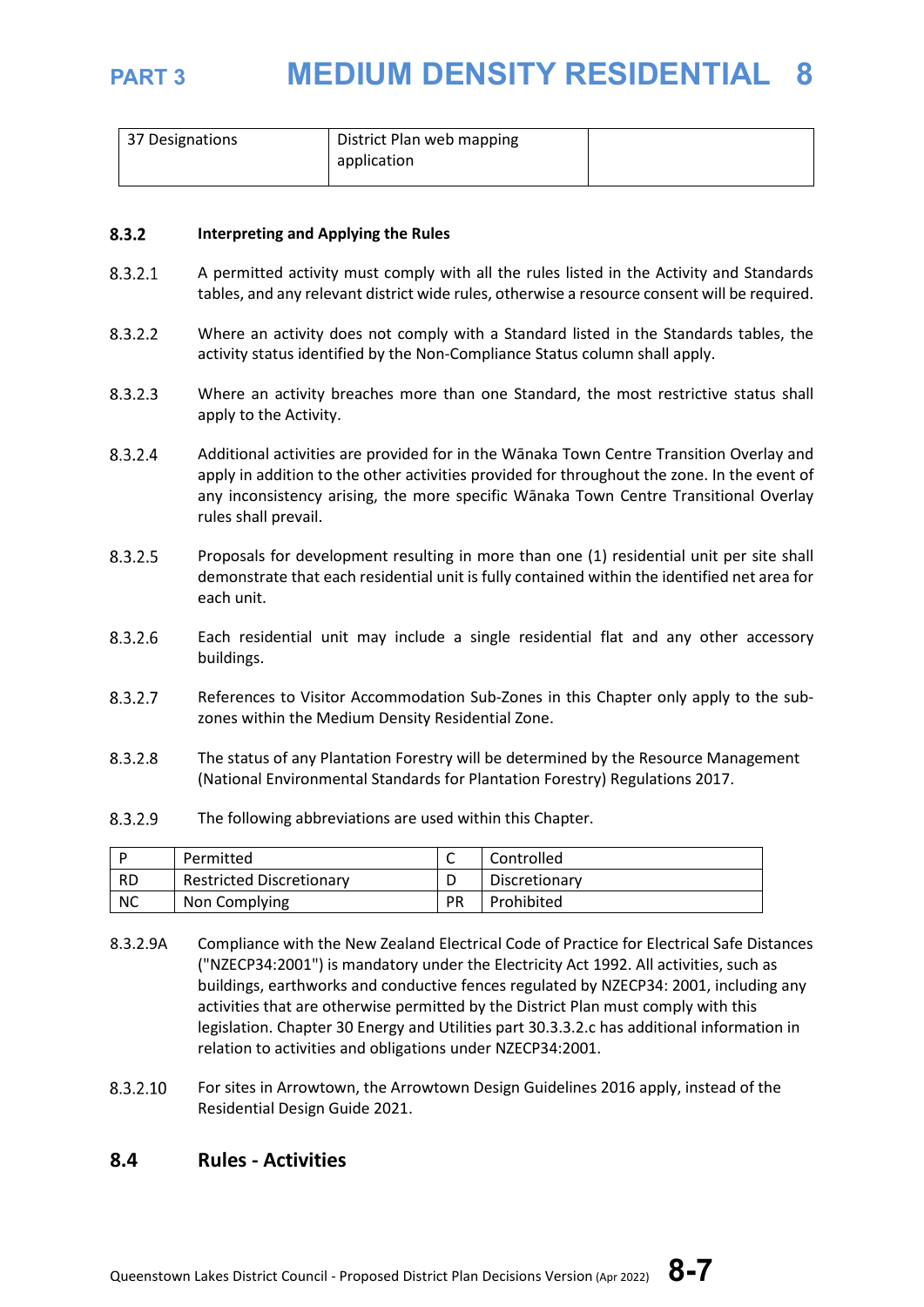|        | Activities located in the Medium Density Residential Zone                                                                                                                                                                                                                                                                                                                                                                                                                                                                                                                                                                                                                                                                     | <b>Activity</b><br><b>Status</b> |
|--------|-------------------------------------------------------------------------------------------------------------------------------------------------------------------------------------------------------------------------------------------------------------------------------------------------------------------------------------------------------------------------------------------------------------------------------------------------------------------------------------------------------------------------------------------------------------------------------------------------------------------------------------------------------------------------------------------------------------------------------|----------------------------------|
| 8.4.1  | Commercial activities in the Wānaka Town Centre Transition Overlay                                                                                                                                                                                                                                                                                                                                                                                                                                                                                                                                                                                                                                                            | P                                |
| 8.4.2  | Community activities in the Wānaka Town Centre Transition Overlay                                                                                                                                                                                                                                                                                                                                                                                                                                                                                                                                                                                                                                                             | P                                |
| 8.4.3  | Home occupations                                                                                                                                                                                                                                                                                                                                                                                                                                                                                                                                                                                                                                                                                                              | P                                |
| 8.4.4  | Informal airports for emergency landings, rescues and fire fighting                                                                                                                                                                                                                                                                                                                                                                                                                                                                                                                                                                                                                                                           | P                                |
| 8.4.5  | In the Wānaka Town Centre Transition Overlay, Licenced Premises for the $ P $<br>consumption of alcohol on the premises between the hours of 8am and<br>11pm, and also to:<br>i. any person who is residing (permanently or temporarily) on the<br>premises;<br>ii. any person who is present on the premises for the purpose of dining<br>up until 12am.                                                                                                                                                                                                                                                                                                                                                                     |                                  |
| 8.4.6  | Residential unit<br>8.4.6.1 One (1) per site in Arrowtown (see Rule 8.4.10.1).<br>8.4.6.2 For all locations outside of Arrowtown, three (3) or less per site.<br>Note: Additional rates and development contributions may apply for<br>multiple units located on one site.                                                                                                                                                                                                                                                                                                                                                                                                                                                    | P                                |
| 8.4.7  | Homestays                                                                                                                                                                                                                                                                                                                                                                                                                                                                                                                                                                                                                                                                                                                     | P                                |
| 8.4.7A | <b>Residential Visitor Accommodation</b><br>Control is reserved to:<br>a. The scale of the activity, including the number of guests on site per<br>night;<br>b. The management of noise, use of outdoor areas, rubbish and recycling;<br>c. The location, provision, use and screening of parking and access;<br>d. The compliance of the residential unit with the Building Code as at the<br>date of the consent;<br>e. Health and safety provisions in relation to guests;<br>Guest management and complaints procedures;<br>f.<br>g. The keeping of records of RVA use, and availability of records for Council<br>inspection; and<br>h. Monitoring requirements, including imposition of an annual monitoring<br>charge. | C                                |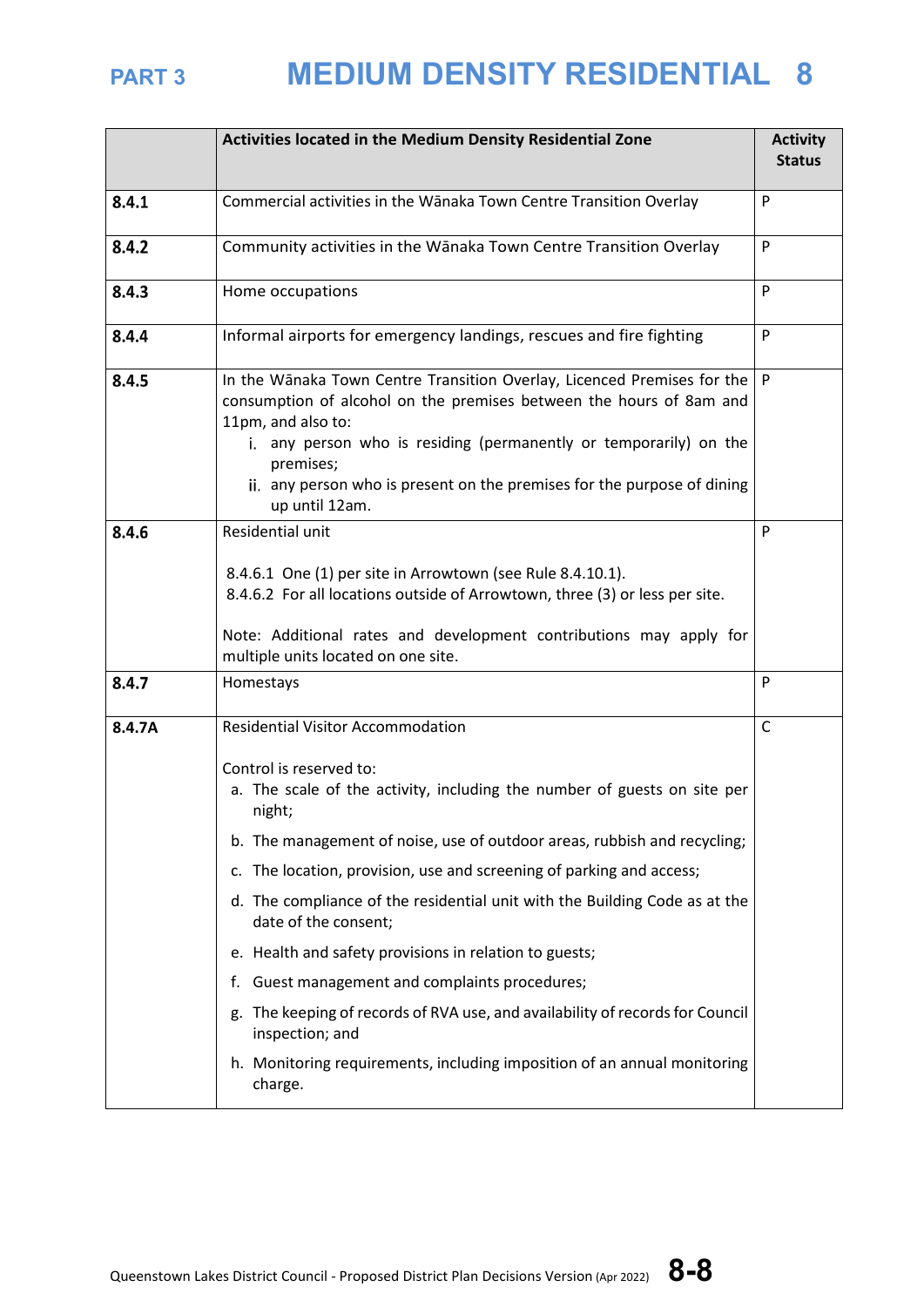|       | Activities located in the Medium Density Residential Zone                                                                                                                                                                             | <b>Activity</b><br><b>Status</b> |
|-------|---------------------------------------------------------------------------------------------------------------------------------------------------------------------------------------------------------------------------------------|----------------------------------|
| 8.4.8 | Buildings in the Wānaka Town Centre Transition Overlay<br>Discretion is restricted to:                                                                                                                                                | <b>RD</b>                        |
|       | a. external design and appearance including the achievement of a<br>development that is compatible with the town centre transitional<br>context, integrating any relevant views or view shafts;                                       |                                  |
|       | b. the external appearance of buildings, including that the use of stone,<br>schist, plaster or natural timber be encouraged;                                                                                                         |                                  |
|       | privacy for occupants of the subject site and neighbouring sites;<br>c.                                                                                                                                                               |                                  |
|       | d. street activation;                                                                                                                                                                                                                 |                                  |
|       | e. where a site is subject to any natural hazard and the proposal results<br>in an increase in gross floor area:                                                                                                                      |                                  |
|       | the nature and degree of risk the hazard(s) pose to<br>i.<br>people and property;<br>ii. whether the proposal will alter the risk to any site; and<br>iii. the extent to which such risk can be avoided or<br>sufficiently mitigated. |                                  |
| 8.4.9 | Commercial Activities in Queenstown, Frankton or Wānaka:100m2 or less<br>gross floor area                                                                                                                                             | <b>RD</b>                        |
|       | Discretion is restricted to all of the following:                                                                                                                                                                                     |                                  |
|       | benefits of the commercial activity in servicing the day-to-day needs<br>а.<br>of local residents;                                                                                                                                    |                                  |
|       | b. hours of operation;                                                                                                                                                                                                                |                                  |
|       | parking, traffic and access;<br>c.                                                                                                                                                                                                    |                                  |
|       | noise;<br>d.                                                                                                                                                                                                                          |                                  |
|       | design, scale and appearance;<br>e.                                                                                                                                                                                                   |                                  |
|       | where a site is subject to any natural hazard and the proposal results<br>f.<br>in an increase in gross floor area;                                                                                                                   |                                  |
|       | i. the nature and degree of risk the hazard(s) pose to people<br>and property;<br>ii. whether the proposal will alter the risk to any site; and<br>iii. the extent to which such risk can be avoided or sufficiently<br>mitigated.    |                                  |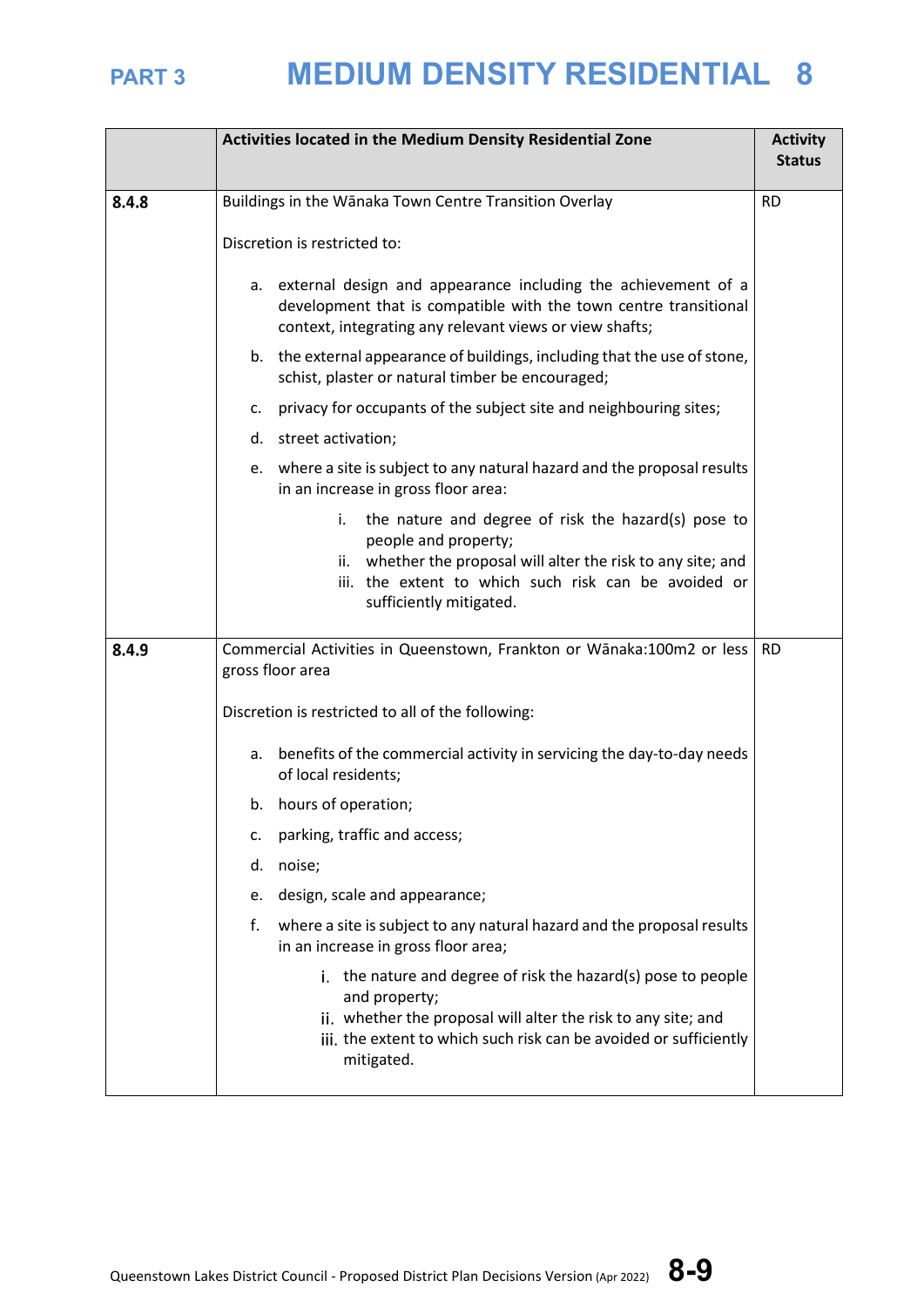|        | Activities located in the Medium Density Residential Zone |                                                                                                                                                                                                                                                                                                                           | <b>Activity</b><br><b>Status</b> |
|--------|-----------------------------------------------------------|---------------------------------------------------------------------------------------------------------------------------------------------------------------------------------------------------------------------------------------------------------------------------------------------------------------------------|----------------------------------|
| 8.4.10 |                                                           | Residential unit                                                                                                                                                                                                                                                                                                          | <b>RD</b>                        |
|        | 8.4.10.1                                                  | One (1) or more per site within the Arrowtown Historic<br>management Transition Overlay Area                                                                                                                                                                                                                              |                                  |
|        | 8.4.10.2                                                  | Two (2) or more per site in Arrowtown.                                                                                                                                                                                                                                                                                    |                                  |
|        | 8.4.10.3                                                  | For all locations outside of Arrowtown, four (4) or more per<br>site.                                                                                                                                                                                                                                                     |                                  |
|        |                                                           | Discretion is restricted to:                                                                                                                                                                                                                                                                                              |                                  |
|        |                                                           | a. location, external appearance, site layout and design of buildings<br>and fences and how the development addresses its context to<br>contribute positively to the character of the area;                                                                                                                               |                                  |
|        |                                                           | b. building dominance relative to neighbouring properties and public<br>spaces including roads;                                                                                                                                                                                                                           |                                  |
|        |                                                           | c. how the design advances housing diversity and promotes<br>sustainability either through construction methods, design or<br>function;                                                                                                                                                                                   |                                  |
|        |                                                           | d. privacy for occupants of the subject site and neighbouring sites;                                                                                                                                                                                                                                                      |                                  |
|        |                                                           | e. in Arrowtown, consistency with Arrowtown's character, utilising the<br>Arrowtown Design Guidelines 2016 as a guide;                                                                                                                                                                                                    |                                  |
|        |                                                           | f. street activation;                                                                                                                                                                                                                                                                                                     |                                  |
|        | g.                                                        | parking and access layout: safety, efficiency and impacts on on-<br>street parking and neighbours;                                                                                                                                                                                                                        |                                  |
|        |                                                           | h. design and integration of landscaping;                                                                                                                                                                                                                                                                                 |                                  |
|        | i.                                                        | for land fronting State Highway 6 between Hansen Road and the<br>Shotover River:                                                                                                                                                                                                                                          |                                  |
|        |                                                           | safe and effective functioning of the State Highway network;<br>i.<br>integration with other access points through the zone to link up<br>ii.<br>to Hansen Road, the Hawthorne Drive/State Highway 6<br>roundabout and/or Ferry Hill Drive; and<br>integration with pedestrian and cycling networks, including to<br>iii. |                                  |
|        |                                                           | those across the State Highway.                                                                                                                                                                                                                                                                                           |                                  |
|        | j.                                                        | where a site is subject to any natural hazard and the proposal results<br>in an increase in gross floor area:                                                                                                                                                                                                             |                                  |
|        |                                                           | the nature and degree of risk the hazard(s) pose to people and<br>i.<br>property;                                                                                                                                                                                                                                         |                                  |
|        |                                                           | ii.<br>whether the proposal will alter the risk to any site; and<br>iii.<br>the extent to which such risk can be avoided or sufficiently<br>mitigated.                                                                                                                                                                    |                                  |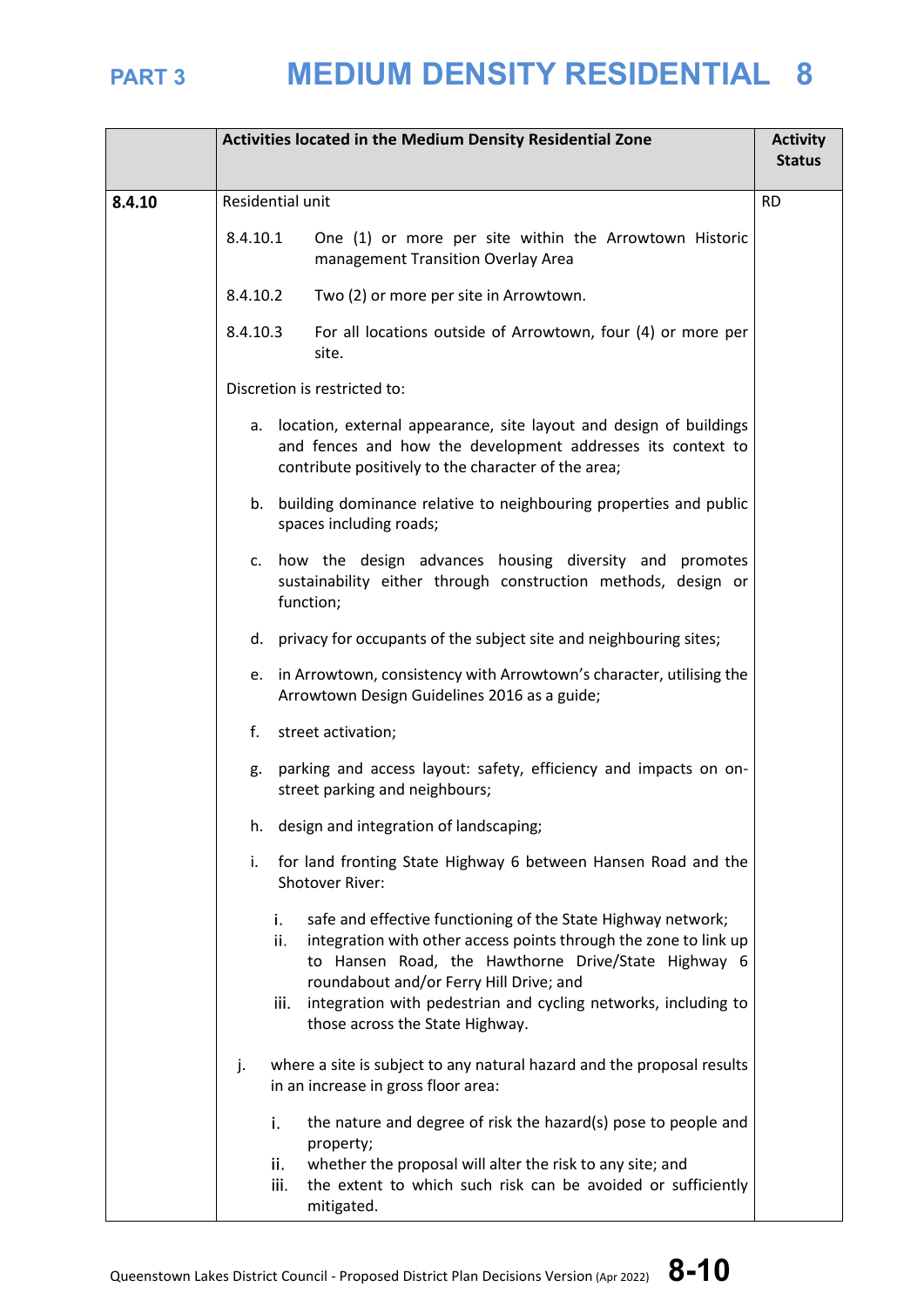|        | Activities located in the Medium Density Residential Zone                                                                                                                                | <b>Activity</b><br><b>Status</b> |
|--------|------------------------------------------------------------------------------------------------------------------------------------------------------------------------------------------|----------------------------------|
| 8.4.11 | Visitor Accommodation in the Visitor Accommodation Sub-Zone and Wānaka<br>Town Centre Transition Overlay                                                                                 | <b>RD</b>                        |
|        | Discretion is restricted to:                                                                                                                                                             |                                  |
|        | The location, nature and scale of activities;<br>a.                                                                                                                                      |                                  |
|        | Parking and access;<br>b.                                                                                                                                                                |                                  |
|        | Landscaping;<br>c.                                                                                                                                                                       |                                  |
|        | Noise generation and methods of mitigation;<br>d.                                                                                                                                        |                                  |
|        | Hours of operation, including in respect of ancillary activities;<br>e.                                                                                                                  |                                  |
|        | f.<br>The external appearance of buildings; and                                                                                                                                          |                                  |
|        | Infrastructure, servicing and capacity.<br>g.                                                                                                                                            |                                  |
| 8.4.12 | <b>Commercial recreation</b>                                                                                                                                                             | D                                |
| 8.4.13 | Community activities                                                                                                                                                                     | D                                |
| 8.4.14 | Retirement villages                                                                                                                                                                      | D                                |
| 8.4.15 | Activities which are not listed in this table                                                                                                                                            | <b>NC</b>                        |
| 8.4.16 | Commercial Activities greater than 100m2 gross floor area                                                                                                                                | <b>NC</b>                        |
| 8.4.17 | Visitor Accommodation not otherwise identified<br><b>NC</b>                                                                                                                              |                                  |
| 8.4.18 | Airports not otherwise defined                                                                                                                                                           | PR                               |
| 8.4.19 | <b>Bulk material storage</b>                                                                                                                                                             | PR                               |
| 8.4.20 | <b>Factory farming</b>                                                                                                                                                                   | PR                               |
| 8.4.21 | Fish or meat processing                                                                                                                                                                  | PR                               |
| 8.4.22 | Forestry activities, except for Plantation Forestry where the Resource<br><b>PR</b><br>Management (National Environmental Standard for Plantation Forestry)<br>Regulation 2017 prevails. |                                  |
| 8.4.23 | Manufacturing and/or product assembling activities                                                                                                                                       | PR                               |
| 8.4.24 | PR<br>Mining                                                                                                                                                                             |                                  |
| 8.4.25 | Panel beating, spray painting, motor vehicle repair or dismantling, fibre<br>glassing, sheet metal work, bottle or scrap storage, motor body building                                    | PR                               |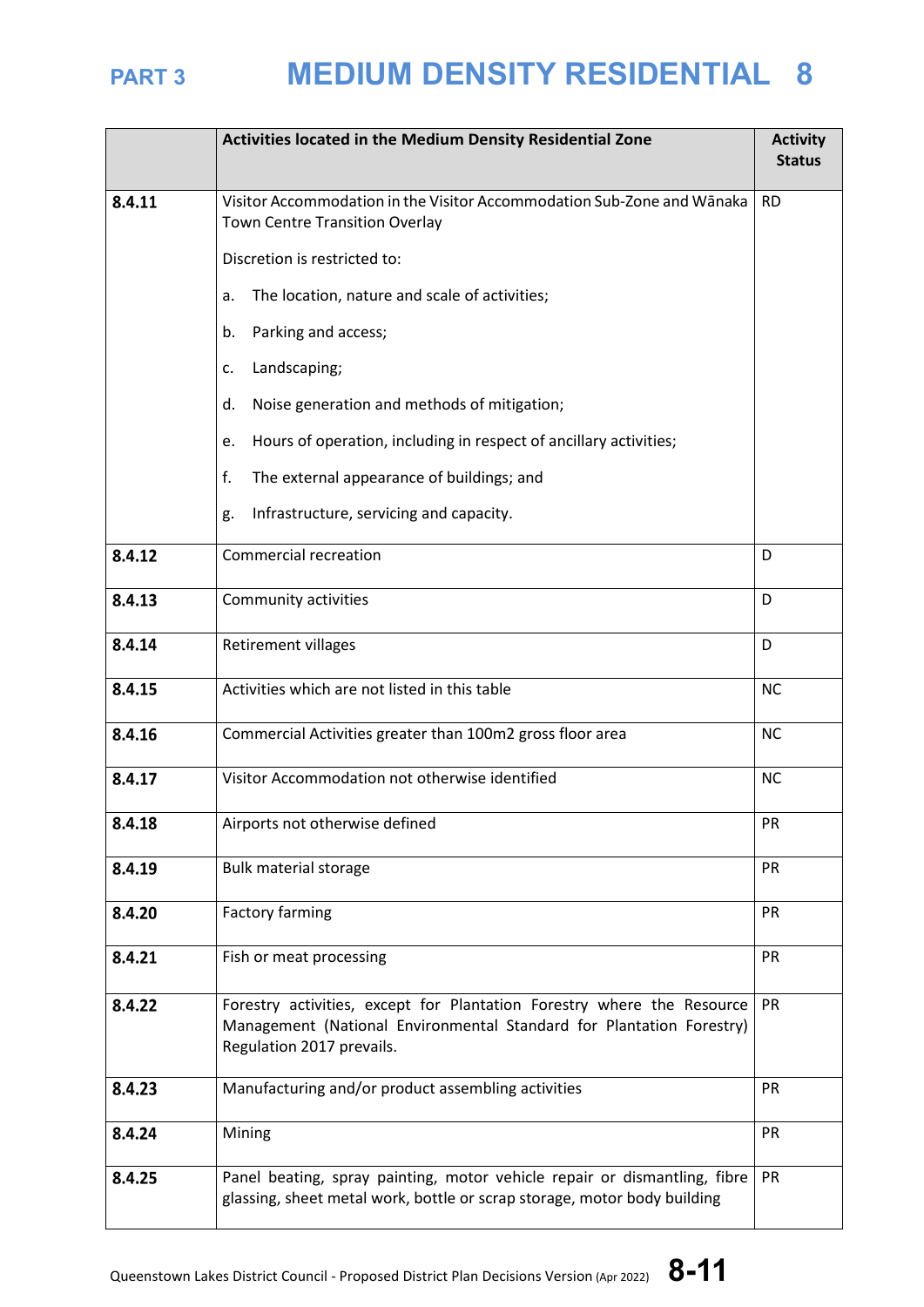|        | Activities located in the Medium Density Residential Zone                        | <b>Activity</b><br><b>Status</b> |
|--------|----------------------------------------------------------------------------------|----------------------------------|
| 8.4.26 | Any activity requiring an Offensive Trade Licence under the Health Act 1956   PR |                                  |

## **8.5A Rules – Standards for Restricted Discretionary and Discretionary Activities under Rules 8.4 and 8.5**

|        | Standards for activities in the Medium Density<br><b>Residential Zone</b>                                                                                                                                                                                                                                                                                                                        | Non-compliance status |
|--------|--------------------------------------------------------------------------------------------------------------------------------------------------------------------------------------------------------------------------------------------------------------------------------------------------------------------------------------------------------------------------------------------------|-----------------------|
| 8.5A.1 | For all restricted discretionary and discretionary<br>activities under Rules 8.4 and 8.5, applications for<br>resource consent shall include a statement<br>confirming that the relevant design elements from<br>the Residential Zone Design Guide 2021 have been<br>considered, including a summary of any particular<br>aspects of the proposal that have resulted from that<br>consideration. | <b>NC</b>             |

## **8.5 Rules - Standards**

|       | Standards for activities located in the Medium<br><b>Density Residential Zone</b>                                                                                                                                                 | <b>Non-compliance status</b> |
|-------|-----------------------------------------------------------------------------------------------------------------------------------------------------------------------------------------------------------------------------------|------------------------------|
| 8.5.1 | Building Height (for flat and sloping sites)                                                                                                                                                                                      | <b>NC</b>                    |
|       | 8.5.1.1 Wānaka and Arrowtown: A maximum of 7<br>metres.                                                                                                                                                                           |                              |
|       | 8.5.1.2 All other locations: A maximum of 8 metres.                                                                                                                                                                               |                              |
| 8.5.2 | Sound insulation and mechanical ventilation                                                                                                                                                                                       | <b>NC</b>                    |
|       | Any residential buildings, or buildings containing an<br>activity sensitive to road noise, and located within<br>80m of a State Highway shall be designed to achieve<br>an Indoor Design Sound Level of 40Db LAeq24h.             |                              |
|       | Compliance with this rule can be demonstrated by<br>submitting a certificate to Council from a person<br>suitably qualified in acoustics stating that the<br>proposed construction will achieve the Indoor Design<br>Sound Level. |                              |
| 8.5.3 | Development on land at Frankton North shall be<br>undertaken in accordance with the Frankton North<br>Structure Plan (Schedule 27.13.9), including:                                                                               | <b>NC</b>                    |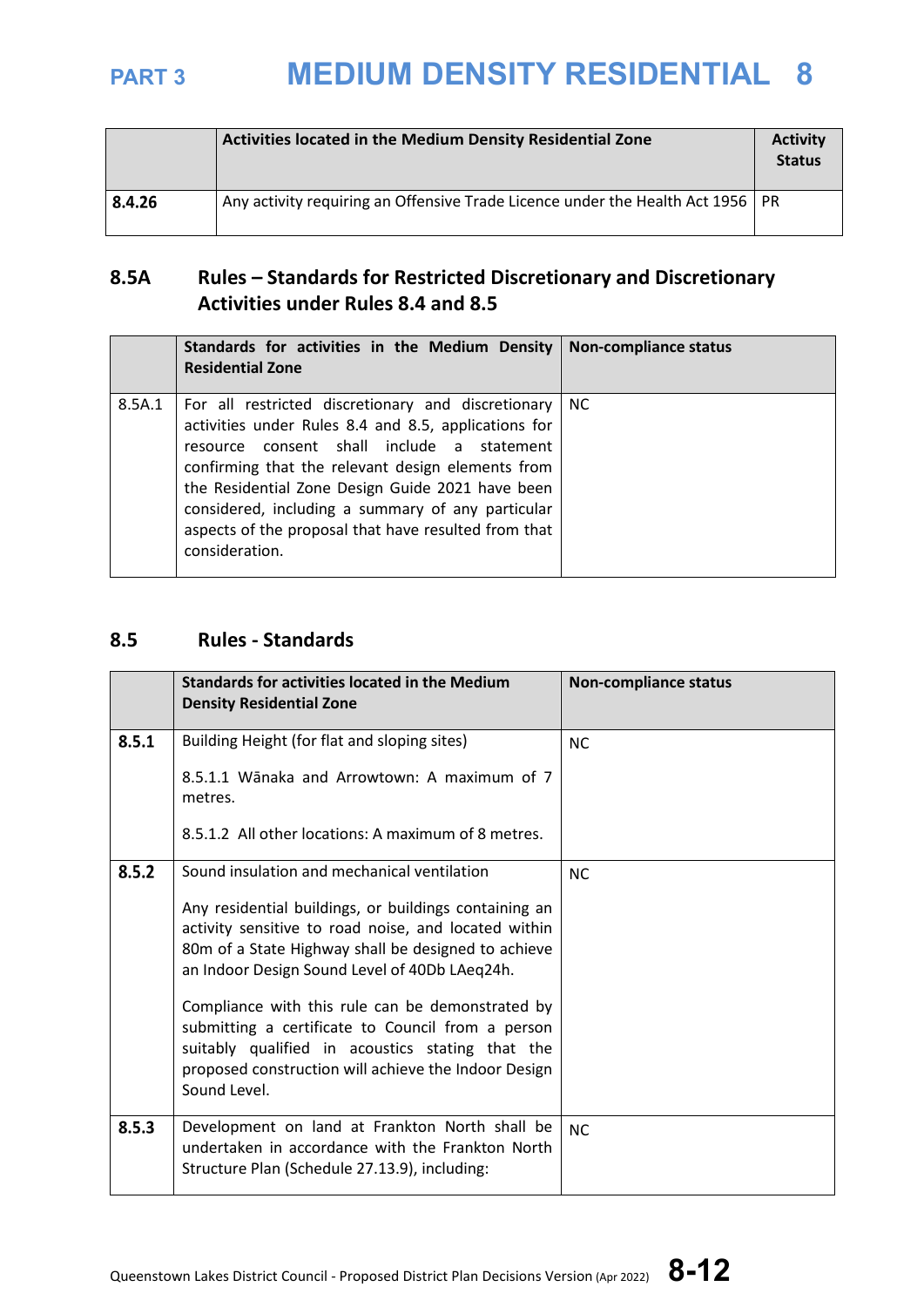

|       | <b>Standards for activities located in the Medium</b><br><b>Density Residential Zone</b>                                                                                                                                                                                                                                 | <b>Non-compliance status</b>                                                                                                                                                  |  |  |
|-------|--------------------------------------------------------------------------------------------------------------------------------------------------------------------------------------------------------------------------------------------------------------------------------------------------------------------------|-------------------------------------------------------------------------------------------------------------------------------------------------------------------------------|--|--|
|       | Providing for a primary road that links State<br>a.<br>Highway 6 to Quail Rise;                                                                                                                                                                                                                                          |                                                                                                                                                                               |  |  |
|       | Providing for internal connections from the<br>b.<br>primary road that ensure vehicle access to all<br>sites;                                                                                                                                                                                                            |                                                                                                                                                                               |  |  |
|       | Precluding any new vehicular access to the State<br>c.<br>Highway network; and                                                                                                                                                                                                                                           |                                                                                                                                                                               |  |  |
|       | d. Providing for a pedestrian and cycle path along<br>the boundary with State Highway 6. This is<br>intended to provide a minimum path width of 2.5<br>metres, within the existing State Highway<br>corridor, or where there is insufficient land within<br>the State Highway corridor, within adjacent<br>private land. |                                                                                                                                                                               |  |  |
| 8.5.4 | <b>Building Coverage</b>                                                                                                                                                                                                                                                                                                 | <b>RD</b>                                                                                                                                                                     |  |  |
|       | 8.5.4.1 A maximum of 45%.                                                                                                                                                                                                                                                                                                | Discretion is restricted to the<br>following:                                                                                                                                 |  |  |
|       | 8.5.4.2 For the zone at Frankton North located<br>adjacent to Quail Rise, a maximum of 50%.                                                                                                                                                                                                                              | external appearance, location<br>а.<br>and visual dominance of the<br>building(s) as viewed from the<br>street(s) and adjacent properties;                                    |  |  |
|       |                                                                                                                                                                                                                                                                                                                          | b. external amenity values<br>for<br>future occupants of buildings on<br>the site;                                                                                            |  |  |
|       |                                                                                                                                                                                                                                                                                                                          | effects on views, sunlight and<br>c.<br>shading on adjacent properties;                                                                                                       |  |  |
|       |                                                                                                                                                                                                                                                                                                                          | parking and access layout: safety,<br>d.<br>efficiency and impacts on on-<br>street parking and neighbours;                                                                   |  |  |
|       |                                                                                                                                                                                                                                                                                                                          | in Arrowtown, consistency with<br>е.<br>Arrowtown's<br>character,<br>as<br>described within the Arrowtown<br>Design Guidelines 2016.                                          |  |  |
| 8.5.5 | Density                                                                                                                                                                                                                                                                                                                  | <b>RD</b>                                                                                                                                                                     |  |  |
|       | The maximum site density shall be one residential unit<br>per 250m <sup>2</sup> net site area.                                                                                                                                                                                                                           | Discretion is restricted to:<br>external appearance,<br>location<br>а.<br>and visual dominance of the<br>building(s) as viewed from the<br>street(s) and adjacent properties; |  |  |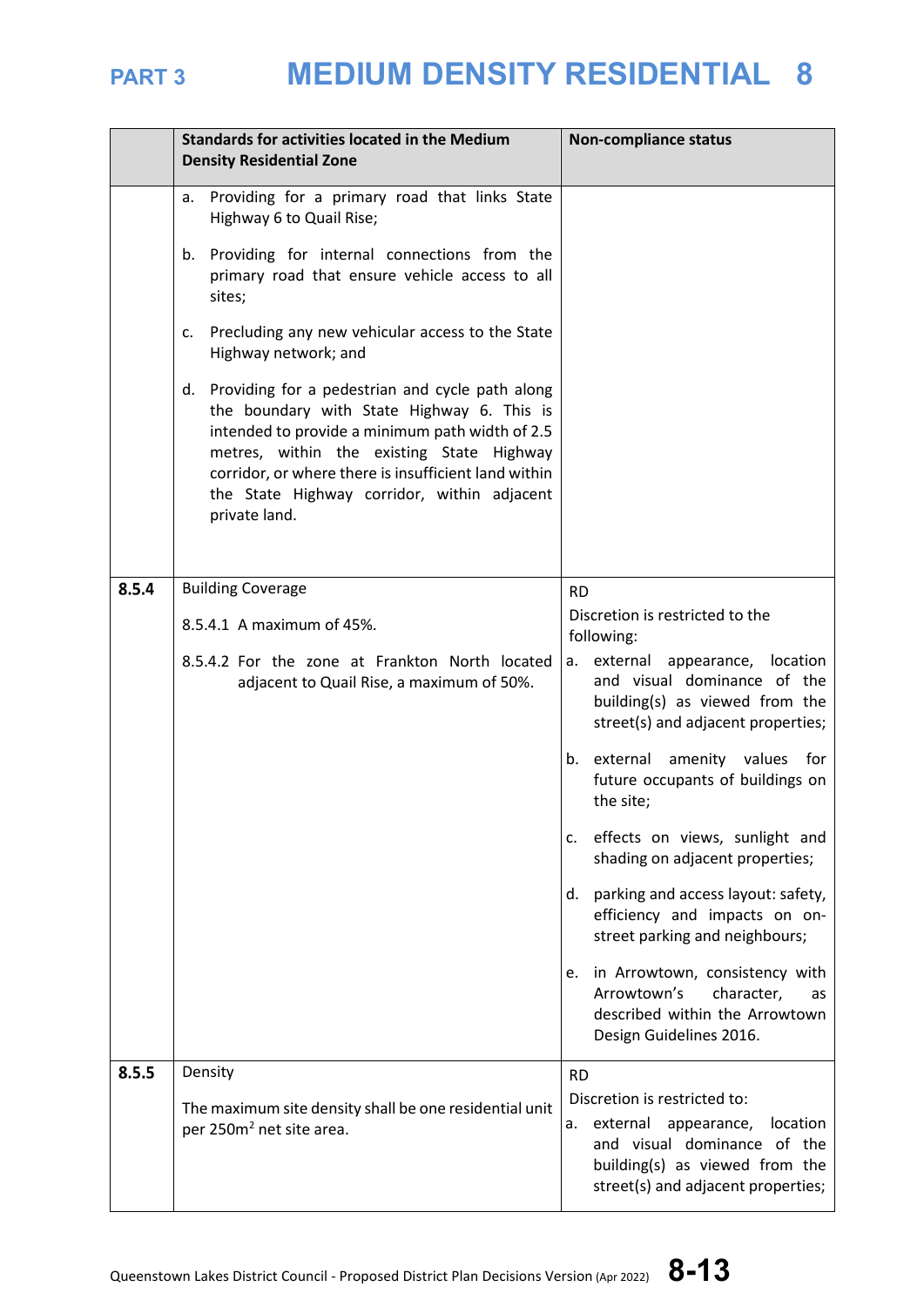|       |                                                                                                                            | <b>Standards for activities located in the Medium</b><br><b>Density Residential Zone</b>                                         |           | <b>Non-compliance status</b>                                                                                                                                                                                         |
|-------|----------------------------------------------------------------------------------------------------------------------------|----------------------------------------------------------------------------------------------------------------------------------|-----------|----------------------------------------------------------------------------------------------------------------------------------------------------------------------------------------------------------------------|
|       |                                                                                                                            |                                                                                                                                  | b.        | internal and external amenity<br>values for future occupants of<br>buildings on the site;                                                                                                                            |
|       |                                                                                                                            |                                                                                                                                  | c.        | privacy for occupants of the<br>subject site and neighbouring<br>including<br>sites,<br>cumulative<br>privacy effects resulting from<br>several household units enabling<br>overlooking of another unit or<br>units; |
|       |                                                                                                                            |                                                                                                                                  | d.        | parking and access layout: safety,<br>efficiency and impacts on on-<br>street parking and neighbours;                                                                                                                |
|       |                                                                                                                            |                                                                                                                                  | e.        | noise;                                                                                                                                                                                                               |
|       |                                                                                                                            |                                                                                                                                  | f.        | servicing including waste storage<br>and collection;                                                                                                                                                                 |
|       |                                                                                                                            |                                                                                                                                  | g.        | in Arrowtown, consistency with<br>Arrowtown's<br>character,<br>as<br>described within the Arrowtown<br>Design Guidelines 2016.                                                                                       |
| 8.5.6 | Recession plane                                                                                                            |                                                                                                                                  | <b>RD</b> |                                                                                                                                                                                                                      |
|       | On flat sites applicable to all buildings;<br>a.<br>On sloping sites only applicable to accessory<br>b.<br>buildings.      |                                                                                                                                  |           | Discretion is restricted to:<br>any sunlight, shading or privacy                                                                                                                                                     |
|       |                                                                                                                            |                                                                                                                                  | а.        | effects created by the proposal<br>on adjacent sites and/or their<br>occupants;                                                                                                                                      |
|       | 8.5.6.1                                                                                                                    | Northern Boundary: 2.5m and 55<br>degrees.                                                                                       | b.        | effects on any significant public<br>views (based on an assessment of                                                                                                                                                |
|       | 8.5.6.2                                                                                                                    | <b>Western and Eastern Boundaries:</b><br>2.5m and 45 degrees.                                                                   |           | public views undertaken at the<br>time of the proposal, in addition                                                                                                                                                  |
|       | 8.5.6.3                                                                                                                    | Southern Boundaries: 2.5m and 35<br>degrees.                                                                                     |           | to any specified significant public<br>identified<br>within<br>views<br>the<br>District Plan);                                                                                                                       |
|       | 8.5.6.4<br>Gable end roofs may penetrate the<br>building recession plane by no more<br>than one third of the gable height. |                                                                                                                                  | c.        | external<br>appearance, location<br>and visual dominance of the<br>building(s) as viewed from the<br>street(s) and adjacent properties;                                                                              |
|       | 8.5.6.5                                                                                                                    | Recession planes do not apply to site<br>boundaries adjoining a town centre<br>zone, fronting the road, or a park or<br>reserve. | d.        | in Arrowtown, consistency with<br>Arrowtown's<br>character,<br>as<br>described within the Arrowtown<br>Design Guidelines 2016.                                                                                       |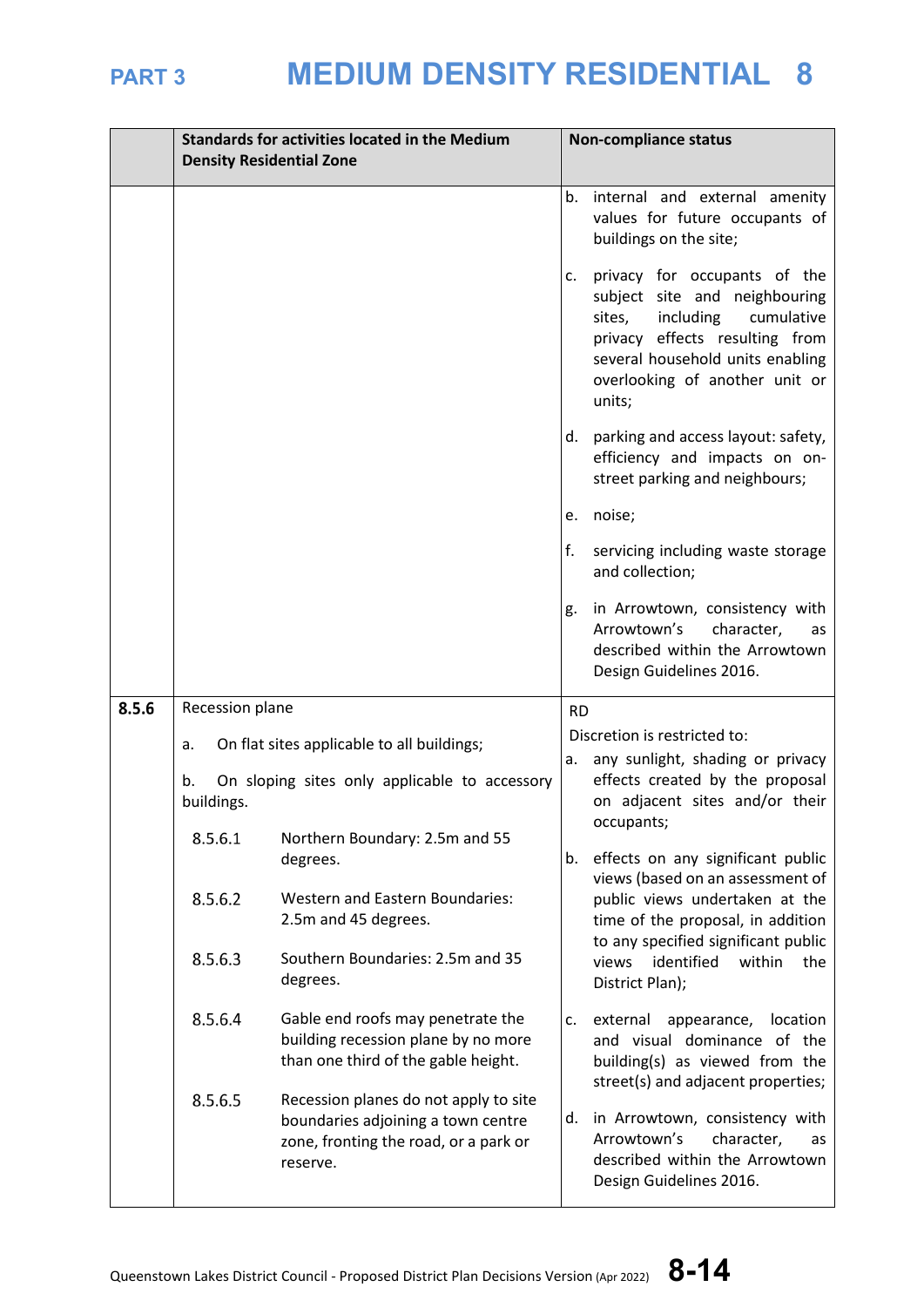|       | <b>Standards for activities located in the Medium</b>                                                                                                                                                                                                                                                                                                                                                                                                                                                                                                                                                                                                       | <b>Non-compliance status</b>                                                                                                                                                                                                                                                                                                                                                                                                                                                                                                                                                                                                                      |  |
|-------|-------------------------------------------------------------------------------------------------------------------------------------------------------------------------------------------------------------------------------------------------------------------------------------------------------------------------------------------------------------------------------------------------------------------------------------------------------------------------------------------------------------------------------------------------------------------------------------------------------------------------------------------------------------|---------------------------------------------------------------------------------------------------------------------------------------------------------------------------------------------------------------------------------------------------------------------------------------------------------------------------------------------------------------------------------------------------------------------------------------------------------------------------------------------------------------------------------------------------------------------------------------------------------------------------------------------------|--|
|       | <b>Density Residential Zone</b>                                                                                                                                                                                                                                                                                                                                                                                                                                                                                                                                                                                                                             |                                                                                                                                                                                                                                                                                                                                                                                                                                                                                                                                                                                                                                                   |  |
|       |                                                                                                                                                                                                                                                                                                                                                                                                                                                                                                                                                                                                                                                             | Electricity<br>Sub-<br>Where<br>e.<br>Infrastructure or<br>transmission<br>Significant Electricity Distribution<br>Infrastructure as shown on the<br><b>District</b><br>Plan<br>web<br>mapping<br>application is located within the<br>adjacent road, any adverse<br>effects on that infrastructure.                                                                                                                                                                                                                                                                                                                                              |  |
| 8.5.7 | Landscaped permeable surface                                                                                                                                                                                                                                                                                                                                                                                                                                                                                                                                                                                                                                | <b>RD</b>                                                                                                                                                                                                                                                                                                                                                                                                                                                                                                                                                                                                                                         |  |
|       | At least 25% of site area shall comprise landscaped<br>permeable surface.                                                                                                                                                                                                                                                                                                                                                                                                                                                                                                                                                                                   | Discretion is restricted to:<br>related<br>effects<br>stormwater<br>a.<br>including flooding and water<br>nuisance;                                                                                                                                                                                                                                                                                                                                                                                                                                                                                                                               |  |
|       |                                                                                                                                                                                                                                                                                                                                                                                                                                                                                                                                                                                                                                                             | b. visual amenity and the mitigation<br>of the visual effects of buildings<br>and any vehicle parking areas,<br>particularly in relation to any<br>streets or public spaces;                                                                                                                                                                                                                                                                                                                                                                                                                                                                      |  |
|       |                                                                                                                                                                                                                                                                                                                                                                                                                                                                                                                                                                                                                                                             | in Arrowtown, consistency with<br>c.<br>Arrowtown's<br>character,<br>as<br>described within the Arrowtown<br>Design Guidelines 2016.                                                                                                                                                                                                                                                                                                                                                                                                                                                                                                              |  |
| 8.5.8 | Minimum Boundary Setback                                                                                                                                                                                                                                                                                                                                                                                                                                                                                                                                                                                                                                    | <b>RD</b>                                                                                                                                                                                                                                                                                                                                                                                                                                                                                                                                                                                                                                         |  |
|       | road boundary setback: 3m minimum, except<br>a.<br>for:<br>State Highway boundaries, where<br>the setback shall be 4.5m minimum;<br>ii. garages, where the setback shall be<br>4.5m minimum;<br>all other boundaries: 1.5m.<br>b.<br>Exceptions to setback requirements other than any<br>road boundary setback.<br>Accessory buildings for residential activities may be<br>located within the setback distances, where they do<br>not exceed 7.5m in length, there are no windows or<br>openings (other than for carports) along any walls<br>within 1.5m of an internal boundary, and they comply<br>with rules for Building Height and Recession Plane. | Discretion is restricted to:<br>a. external appearance, location<br>and visual dominance of the<br>building(s) as viewed from the<br>street(s) and adjacent properties;<br>b. streetscape<br>character<br>and<br>amenity;<br>c. any sunlight, shading or privacy<br>effects created by the proposal<br>on adjacent sites and/or their<br>occupants;<br>d. effects on any significant public<br>views (based on an assessment of<br>public views undertaken at the<br>time of the proposal, in addition<br>to any specified significant public<br>identified<br>within<br>views<br>the<br>District Plan);<br>e. parking and access layout: safety, |  |
|       |                                                                                                                                                                                                                                                                                                                                                                                                                                                                                                                                                                                                                                                             | efficiency and impacts on on-<br>street parking and neighbours;<br>f. in Arrowtown, consistency with<br>Arrowtown's<br>character,<br>as                                                                                                                                                                                                                                                                                                                                                                                                                                                                                                           |  |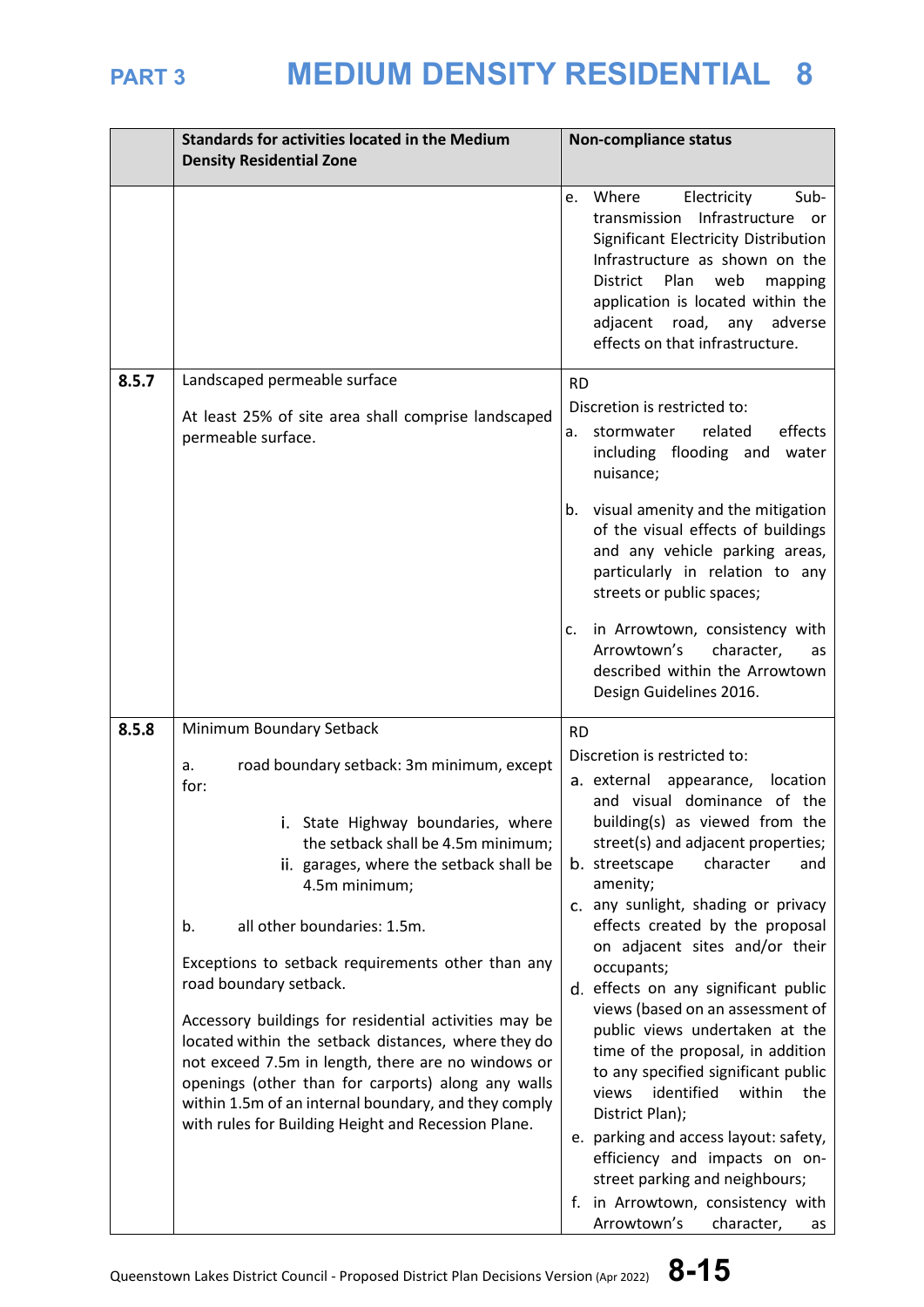|        | <b>Standards for activities located in the Medium</b>                                                                                                                                                            | <b>Non-compliance status</b>                                                                                                                                                                                                                                                                            |  |
|--------|------------------------------------------------------------------------------------------------------------------------------------------------------------------------------------------------------------------|---------------------------------------------------------------------------------------------------------------------------------------------------------------------------------------------------------------------------------------------------------------------------------------------------------|--|
|        | <b>Density Residential Zone</b>                                                                                                                                                                                  |                                                                                                                                                                                                                                                                                                         |  |
|        |                                                                                                                                                                                                                  | described within the Arrowtown<br>Design Guidelines 2016.                                                                                                                                                                                                                                               |  |
|        |                                                                                                                                                                                                                  | g. Where<br>Electricity<br>Sub-<br>Infrastructure<br>transmission<br><b>or</b><br>Significant Electricity Distribution<br>Infrastructure as shown on the<br>District<br>Plan<br>web<br>mapping<br>application is located within the<br>adjacent road, any<br>adverse<br>effects on that infrastructure. |  |
| 8.5.9  | <b>Building Length</b>                                                                                                                                                                                           | <b>RD</b>                                                                                                                                                                                                                                                                                               |  |
|        | The length of any building facade above the ground<br>floor level shall not exceed 24m.                                                                                                                          | Discretion is restricted to:<br>a. external appearance, location<br>and visual dominance of the<br>building(s) as viewed from the<br>street(s) and adjacent properties;<br>b. in Arrowtown, consistency with<br>Arrowtown's character, as<br>described                                                  |  |
| 8.5.10 | Waste and Recycling Storage Space                                                                                                                                                                                | <b>RD</b>                                                                                                                                                                                                                                                                                               |  |
|        | 8.5.10.1<br>Residential activities shall provide, a<br>minimum of 2m <sup>2</sup> space for waste and<br>recycling storage per residential unit<br>or flat.                                                      | Discretion is restricted to:<br>a. Effects on amenity values;<br>b. Size, location and access of<br>waste and recycling storage                                                                                                                                                                         |  |
|        | 8.5.10.2<br>Waste and recycling bins shall be:                                                                                                                                                                   | space; and                                                                                                                                                                                                                                                                                              |  |
|        | Located where it is easy to manoeuvre for<br>a.<br>kerbside collections and avoiding impeding<br>vehicle movements within and through the<br>site; and                                                           | c. Consistency<br>the<br>with<br>Residential<br>Zone<br>Design<br>Guide 2021.                                                                                                                                                                                                                           |  |
|        | b. Not directly visible from adjacent sites, roads<br>and public spaces; or                                                                                                                                      |                                                                                                                                                                                                                                                                                                         |  |
|        | Screened with materials that are in keeping<br>C.<br>with the design of the building                                                                                                                             |                                                                                                                                                                                                                                                                                                         |  |
| 8.5.11 | <b>Lighting and Glare</b>                                                                                                                                                                                        | <b>RD</b>                                                                                                                                                                                                                                                                                               |  |
|        | 8.5.11.1<br>All exterior lighting shall be directed<br>downward and away from the<br>adjacent sites and roads.                                                                                                   | Discretion is restricted to the effects<br>of lighting and glare on:<br>amenity values of adjoining sites;<br>a.                                                                                                                                                                                        |  |
|        | 8.5.11.2<br>No activity on any site shall result in<br>greater than a 3.0 lux spill (horizontal or<br>vertical) of lights onto any other site<br>measured at any point inside the<br>boundary of the other site. | the safety of the Transport<br>b.<br>Network;<br>the night sky; and<br>c.                                                                                                                                                                                                                               |  |

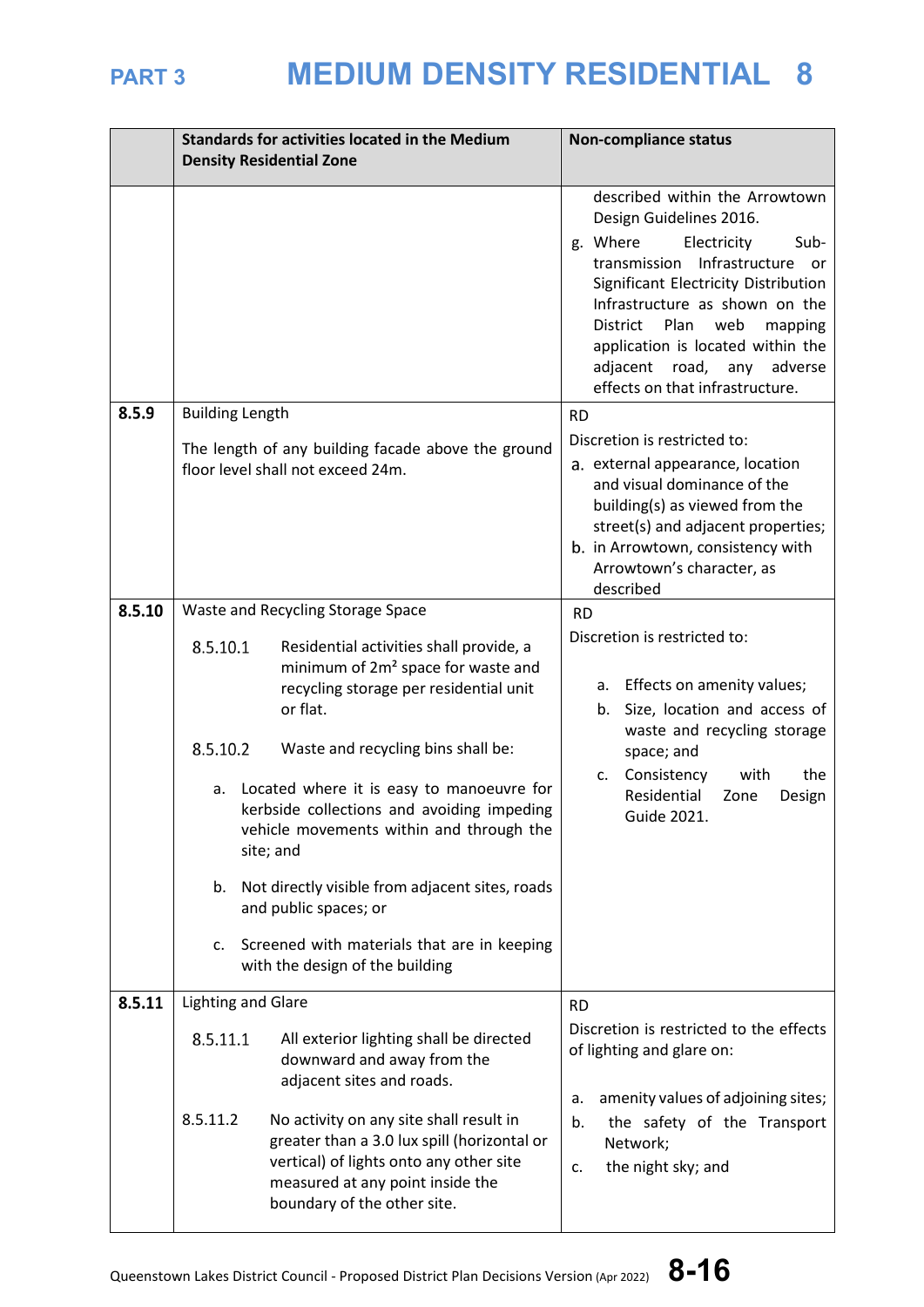|        |                      | <b>Standards for activities located in the Medium</b><br><b>Density Residential Zone</b>                                                                                                                                                                              | <b>Non-compliance status</b>     |                                                                                                                                                                                                                                                                                                                                                                                                                                 |
|--------|----------------------|-----------------------------------------------------------------------------------------------------------------------------------------------------------------------------------------------------------------------------------------------------------------------|----------------------------------|---------------------------------------------------------------------------------------------------------------------------------------------------------------------------------------------------------------------------------------------------------------------------------------------------------------------------------------------------------------------------------------------------------------------------------|
|        |                      |                                                                                                                                                                                                                                                                       | d.                               | navigational<br>the<br>safety<br>of<br>carrying<br>vessels<br>passenger<br>operating at night.                                                                                                                                                                                                                                                                                                                                  |
| 8.5.12 |                      | Setback of buildings from water bodies                                                                                                                                                                                                                                | <b>RD</b>                        |                                                                                                                                                                                                                                                                                                                                                                                                                                 |
|        |                      | The minimum setback of any building from the bed of<br>a river, lake or wetland shall be 7m.                                                                                                                                                                          | a.<br>b.<br>c.<br>d.<br>e.<br>f. | Discretion is restricted to:<br>indigenous biodiversity values;<br>visual amenity values;<br>landscape character;<br>open space and the interaction<br>of the development with the<br>water body;<br>environmental protection<br>measures (including<br>landscaping and stormwater<br>management);<br>whether the waterbody is<br>subject to flooding or natural<br>hazards and any mitigation to<br>manage the location of the |
|        |                      |                                                                                                                                                                                                                                                                       |                                  | building.                                                                                                                                                                                                                                                                                                                                                                                                                       |
| 8.5.13 | Garages              |                                                                                                                                                                                                                                                                       | D                                |                                                                                                                                                                                                                                                                                                                                                                                                                                 |
|        |                      | Garage doors and their supporting structures<br>(measured parallel to the road) shall not exceed 50%<br>of the width of the front elevation of the building<br>which is visible from the street.                                                                      |                                  |                                                                                                                                                                                                                                                                                                                                                                                                                                 |
| 8.5.14 | Home Occupation      |                                                                                                                                                                                                                                                                       | D                                |                                                                                                                                                                                                                                                                                                                                                                                                                                 |
|        | 8.5.14.1<br>8.5.14.2 | No more than 1 full time equivalent<br>person from outside the household<br>shall be employed in the home<br>occupation activity.<br>The maximum number of two-way<br>vehicle trips shall be:<br>a. heavy vehicles: none permitted;<br>b. other vehicles: 10 per day. |                                  |                                                                                                                                                                                                                                                                                                                                                                                                                                 |
|        |                      |                                                                                                                                                                                                                                                                       |                                  |                                                                                                                                                                                                                                                                                                                                                                                                                                 |
|        | 8.5.14.3             | Maximum net floor area of 60m <sup>2</sup> .                                                                                                                                                                                                                          |                                  |                                                                                                                                                                                                                                                                                                                                                                                                                                 |
|        | 8.5.14.4             | Activities and storage of materials<br>shall be indoors.                                                                                                                                                                                                              |                                  |                                                                                                                                                                                                                                                                                                                                                                                                                                 |
| 8.5.15 |                      | <b>Building Restriction Area</b>                                                                                                                                                                                                                                      | <b>NC</b>                        |                                                                                                                                                                                                                                                                                                                                                                                                                                 |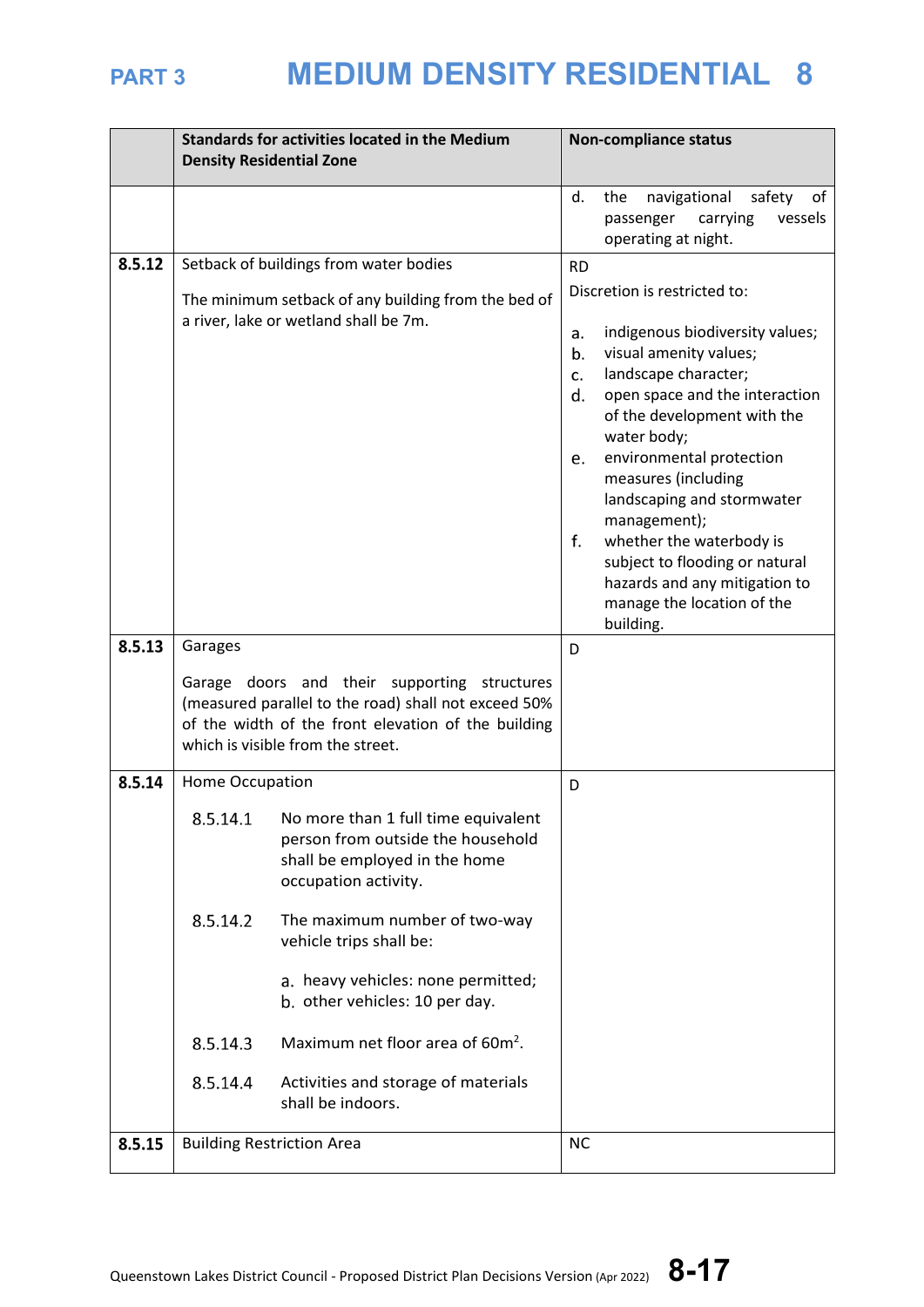|        | <b>Standards for activities located in the Medium</b><br><b>Density Residential Zone</b> |                                                                                                                                                                                                                                                                                                                                 | <b>Non-compliance status</b>                                                                                                                                                                                                                                                                                                                                                                                                                                                                                                                                                                                                                                                                                                                                                                                                                                                       |  |  |
|--------|------------------------------------------------------------------------------------------|---------------------------------------------------------------------------------------------------------------------------------------------------------------------------------------------------------------------------------------------------------------------------------------------------------------------------------|------------------------------------------------------------------------------------------------------------------------------------------------------------------------------------------------------------------------------------------------------------------------------------------------------------------------------------------------------------------------------------------------------------------------------------------------------------------------------------------------------------------------------------------------------------------------------------------------------------------------------------------------------------------------------------------------------------------------------------------------------------------------------------------------------------------------------------------------------------------------------------|--|--|
|        | mapping application.                                                                     | No building shall be located within a building<br>restriction area as identified on the District Plan web                                                                                                                                                                                                                       |                                                                                                                                                                                                                                                                                                                                                                                                                                                                                                                                                                                                                                                                                                                                                                                                                                                                                    |  |  |
| 8.5.16 | 8.5.16.1<br>8.5.16.2<br>Note:                                                            | <b>Residential Visitor Accommodation</b><br>Must not exceed a cumulative total of<br>90 nights occupation by paying guests<br>on a site per 12 month period.<br>vehicle<br>Must<br>not<br>generate<br>any<br>movements by heavy vehicles, coaches<br>or buses to and from the site.<br>The Council may request that records are | Sites within the Visitor<br>Accommodation Sub-Zone and/or<br>the MDRZ in Central Wānaka as<br>shown on the District Plan web<br>mapping application:<br><b>RD</b><br>Discretion is restricted to:<br>The location, nature and scale<br>a.<br>of activities;                                                                                                                                                                                                                                                                                                                                                                                                                                                                                                                                                                                                                        |  |  |
|        | rules 8.5.17.1 to 8.5.17.2.                                                              | made available to the Council for inspection, at 24<br>hours' notice, in order to monitor compliance with                                                                                                                                                                                                                       | b.<br>The location, provision, use and<br>screening of parking and<br>access;<br>The management of noise,<br>c.<br>outdoor lighting, use of<br>outdoor areas, rubbish and<br>recycling.<br>The compliance of the<br>d.<br>residential unit with the<br>Building Code as at the date of<br>the consent;<br>Health and safety provisions in<br>e.<br>relation to guests;<br>f.<br>Guest management and<br>complaints procedures;<br>The keeping of records of RVA<br>g.<br>use, and availability of records<br>for Council inspection; and<br>Monitoring requirements,<br>h.<br>including imposition of an<br>annual monitoring charge.<br>All other sites:<br>Standard 8.5.17.1:<br>91-180 nightsRD<br>>180 nightsNC<br>All other Standards:<br><b>NC</b><br>For RD non-compliance with<br>Standard 8.5.17.1 discretion is<br>restricted to:<br>The nature of the surrounding<br>i. |  |  |

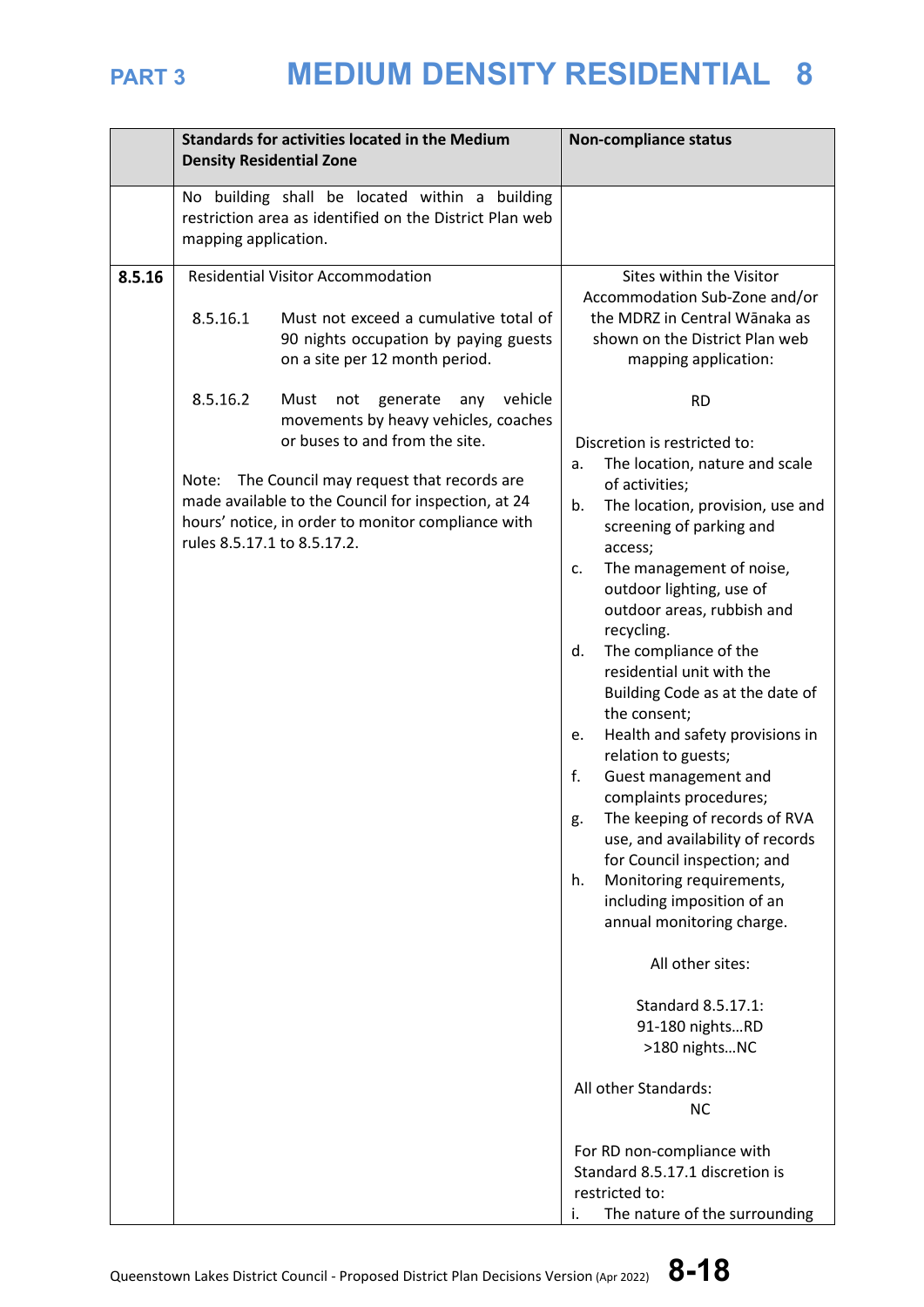|        |          | <b>Standards for activities located in the Medium</b><br><b>Density Residential Zone</b>                            | <b>Non-compliance status</b>                                                                                                                                                                                                                                                                                                                                                                                                                                                                                                                                                                                                                                                                                                                                                                                                                                                                                                                       |  |
|--------|----------|---------------------------------------------------------------------------------------------------------------------|----------------------------------------------------------------------------------------------------------------------------------------------------------------------------------------------------------------------------------------------------------------------------------------------------------------------------------------------------------------------------------------------------------------------------------------------------------------------------------------------------------------------------------------------------------------------------------------------------------------------------------------------------------------------------------------------------------------------------------------------------------------------------------------------------------------------------------------------------------------------------------------------------------------------------------------------------|--|
|        |          |                                                                                                                     | residential context, including its<br>residential amenity values and<br>character, and the effects of<br>the activity on the<br>neighbourhood;<br>The cumulative effect of the<br>j.<br>activity, when added to the<br>effects of other activities<br>occurring in the<br>neighbourhood;<br>The scale and frequency of the<br>k.<br>activity, including the number<br>of nights per year;<br>The management of noise, use<br>Ι.<br>of outdoor areas, rubbish and<br>recycling;<br>The location, provision, use and<br>m.<br>screening of parking and<br>access;<br>The compliance of the<br>n.<br>residential unit with the<br>Building Code as at the date of<br>the consent;<br>Health and safety provisions in<br>о.<br>relation to guests;<br>Guest management and<br>p.<br>complaints procedures;<br>The keeping of records of RVA<br>q.<br>use, and availability of records<br>for Council inspection; and<br>Monitoring requirements,<br>Ι. |  |
| 8.5.17 | Homestay |                                                                                                                     | including imposition of an<br>annual monitoring charge.<br>Standards 8.5.18.1 and 8.5.18.2:                                                                                                                                                                                                                                                                                                                                                                                                                                                                                                                                                                                                                                                                                                                                                                                                                                                        |  |
|        | 8.5.17.1 | Must not exceed 5 paying guests on a<br>site per night.                                                             | <b>RD</b><br>All other Standards:<br><b>NC</b>                                                                                                                                                                                                                                                                                                                                                                                                                                                                                                                                                                                                                                                                                                                                                                                                                                                                                                     |  |
|        | 8.5.17.2 | Must comply with minimum parking<br>requirements of standard 29.8.9 in<br>Chapter 29 Transport.                     | For non-compliance with Standards<br>8.5.18.1 and 8.5.18.2 discretion is                                                                                                                                                                                                                                                                                                                                                                                                                                                                                                                                                                                                                                                                                                                                                                                                                                                                           |  |
|        | 8.5.17.3 | vehicle<br>Must<br>generate<br>not<br>any<br>movements by heavy vehicles, coaches<br>or buses to and from the site. | restricted to<br>a.<br>The nature of the surrounding<br>residential context, including its                                                                                                                                                                                                                                                                                                                                                                                                                                                                                                                                                                                                                                                                                                                                                                                                                                                         |  |
|        | 8.5.17.4 | The Council must be notified in writing<br>prior to the commencement of a<br>Homestay activity.                     | residential amenity values and<br>character, and the effects of the<br>activity on the neighbourhood;                                                                                                                                                                                                                                                                                                                                                                                                                                                                                                                                                                                                                                                                                                                                                                                                                                              |  |